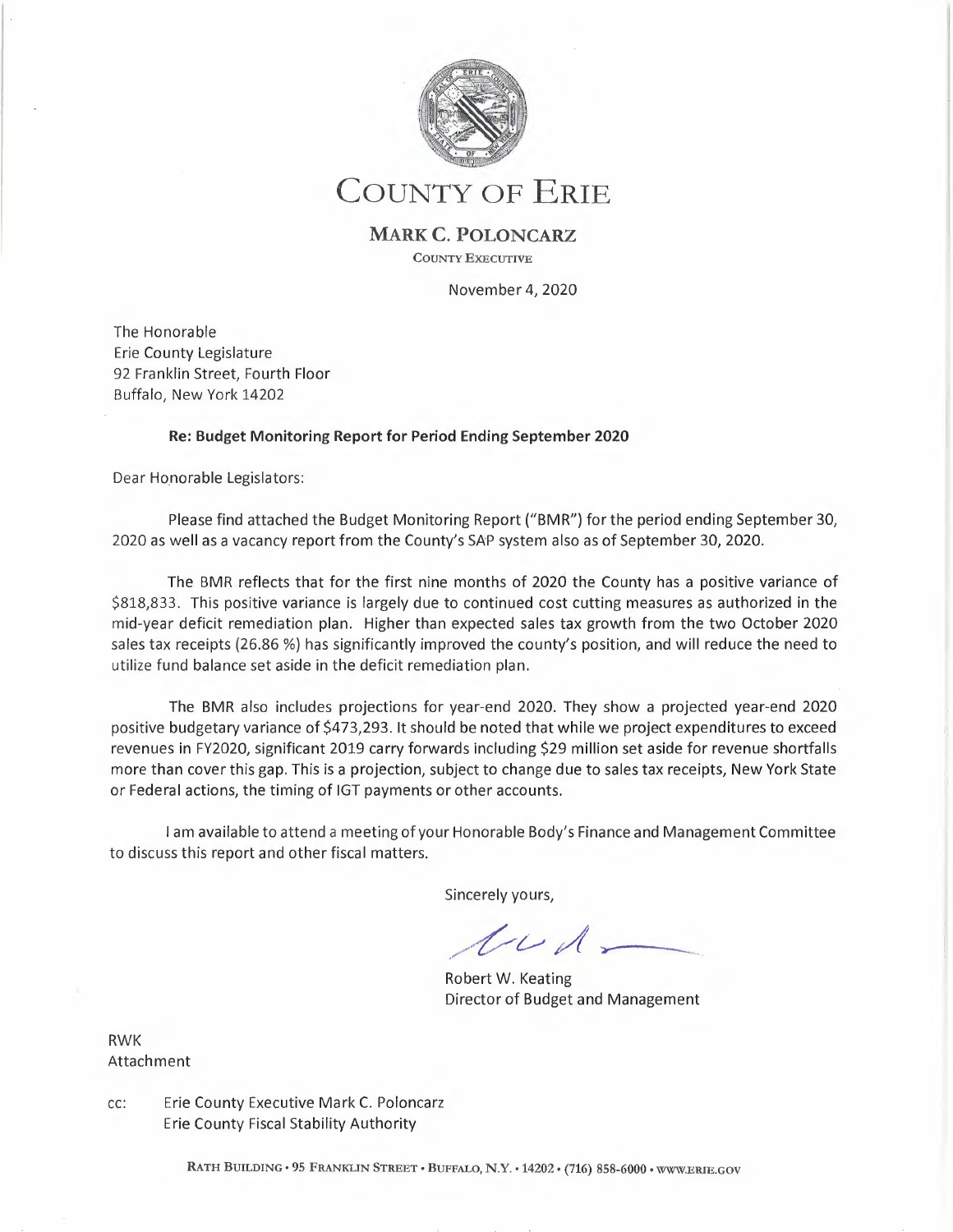|                   | <b>Account Type</b>                | <b>Annual Budget</b> | <b>Period Budget</b><br>January-<br>September | <b>Actuals</b><br>January-<br>September | Period<br>Available<br><b>Budget</b> | % of Period<br><b>Budget</b><br>Consumed | Annual<br><b>Available</b><br><b>Budget</b> | % of Annual<br><b>Budget</b><br>Consumed |
|-------------------|------------------------------------|----------------------|-----------------------------------------------|-----------------------------------------|--------------------------------------|------------------------------------------|---------------------------------------------|------------------------------------------|
|                   | Revenue                            |                      |                                               |                                         |                                      |                                          |                                             |                                          |
| ∗∗                | <b>Property Tax</b>                | 279,863,754-         | 279,863,754-                                  | 279,863,754-                            | $0-$                                 | 100.00%                                  | 0-                                          | 100.00%                                  |
| $**$              | <b>Property Tax Related</b>        | 11,264,806-          | 6,741,900-                                    | 6,634,725-                              | 107,175-                             | 98.41%                                   | 4,630,081-                                  | 58.90%                                   |
| $**$              | <b>Sales Tax</b>                   | 405,960,092-         | 348,575,427-                                  | 348,575,427-                            |                                      | 100.00%                                  | 57,384,665-                                 | 85.86%                                   |
| **                | Sales Tax to Local Govt.           | 279,229,985-         | 240,838,425-                                  | 240,838,425-                            |                                      | 100.00%                                  | 38,391,560-                                 | 86.25%                                   |
| **                | <b>Other Sources</b>               | 31,902,611-          | 25,751,456-                                   | 32,270,095-                             | 6,518,639                            | 125.31%                                  | 367,484                                     | 101.15%                                  |
| **                | <b>Fees, Fines or Charges</b>      | 28,963,599-          | 24,859,803-                                   | 24,192,662-                             | 667,141-                             | 97.32%                                   | 4,770,937-                                  | 83.53%                                   |
| $**$              | <b>Appropriated Fund Balance</b>   |                      |                                               |                                         |                                      |                                          |                                             |                                          |
| $\overline{***}$  | <b>Local Source Revenue</b>        | 1,037,184,847-       | 926,630,764-                                  | 932,375,087-                            | 5,744,323                            | 100.62%                                  | 104,809,760-                                | 89.89%                                   |
| $\star\star\star$ | <b>Federal Revenue</b>             | 171,165,647-         | 131, 138, 207-                                | 117,761,766-                            | 13,376,441-                          | 89.80%                                   | 53,403,881-                                 | 68.80%                                   |
| $***$             | <b>State Revenue</b>               | 163,972,495-         | 132,913,529-                                  | 120,497,046-                            | 12,416,483-                          | 90.66%                                   | 43,475,449-                                 | 73.49%                                   |
| $***$             | <b>Interfund Revenue</b>           | 3,920,843-           | 3,890,548-                                    | 3,890,548-                              | $\mathbf{1}$                         | 100.00%                                  | 30,295-                                     | 99.23%                                   |
| $****$            | <b>County Revenue</b>              | 1,376,243,832-       | 1,194,573,048-                                | 1,174,524,447-                          | 20,048,601-                          | 98.32%                                   | 201,719,385-                                | 85.34%                                   |
|                   | Expense                            |                      |                                               |                                         |                                      |                                          |                                             |                                          |
| $\star\star$      | <b>Salaries</b>                    | 214,878,751          | 156,829,260                                   | 146,461,194                             | 10,368,066                           | 93.39%                                   | 68,417,557                                  | 68.16%                                   |
| $**$              | <b>Non-Salaries</b>                | 23,905,093           | 16,569,955                                    | 13,350,023                              | 3,219,932                            | 80.57%                                   | 10,555,070                                  | 55.85%                                   |
| $**$              | <b>Countywide Adjustments</b>      | 14,002,870-          | 12,958,090-                                   |                                         | 12,958,090-                          | 0.00%                                    | 14,002,870-                                 | 0.00%                                    |
| ***               | <b>Personnel Related Expense</b>   | 224,780,974          | 160,441,125                                   | 159,811,217                             | 629,908                              | 99.61%                                   | 64,969,757                                  | 71.10%                                   |
| ***               | <b>Fringe Benefit Total</b>        | 94,821,497           | 83,741,653                                    | 82,924,608                              | 817,045                              | 99.02%                                   | 11,896,889                                  | 87.45%                                   |
| $**$              | <b>Supplies and Repairs</b>        | 9,717,797            | 6,240,605                                     | 4,167,446                               | 2,073,159                            | 66.78%                                   | 5,550,350                                   | 42.88%                                   |
| $\star\star$      | Other                              | 25,939,663           | 17,677,398                                    | 16,537,984                              | 1,139,414                            | 93.55%                                   | 9,401,679                                   | 63.76%                                   |
| $**$              | Contractual                        | 479,231,753          | 396, 347, 045                                 | 394,818,472                             | 1,528,573                            | 99.61%                                   | 84,413,281                                  | 82.39%                                   |
| $\star\star$      | Equipment                          | 3,697,311            | 2,579,973                                     | 2,000,951                               | 579,022                              | 77.56%                                   | 1,696,360                                   | 54.12%                                   |
| $\star\star$      | <b>Allocations</b>                 | 74,140,735           | 29,263,255                                    | 28,978,745                              | 284,510                              | 99.03%                                   | 45,161,990                                  | 39.09%                                   |
| $**$              | <b>Program Specific</b>            | 472,652,347          | 361,845,603                                   | 348,058,828                             | 13,786,775                           | 96.19%                                   | 124,593,519                                 | 73.64%                                   |
| $\star\star$      | <b>Debt Services</b>               | 60,631,822           | 58,667,100                                    | 58,638,074                              | 29,026                               | 99.95%                                   | 1,993,748                                   | 96.71%                                   |
| ***               | <b>All Other Operating Expense</b> | 1,126,011,427        | 872,620,980                                   | 853,200,499                             | 19,420,480                           | 97.77%                                   | 272,810,928                                 | 75.77%                                   |
| ****              | <b>County Expense</b>              | 1,445,613,898        | 1,116,803,758                                 | 1,095,936,324                           | 20,867,434                           | 98.13%                                   | 349,677,574                                 | 75.81%                                   |
|                   | ***** Net                          | 69,370,067           | 77,769,290-                                   | 78,588,123-                             | 818,833                              |                                          | 147,958,189                                 |                                          |

# **January-September 2020 Budget Monitoring Report (BMR)**

#### **Note on the BMR:**

The BMR helps the Budget Office identify, understand and resolve financial issues that may emerge during the year. The positive variance indicated should not be interpreted as a projection of year-end balance but should be understood as an indication that actuals are staying within budget for the period.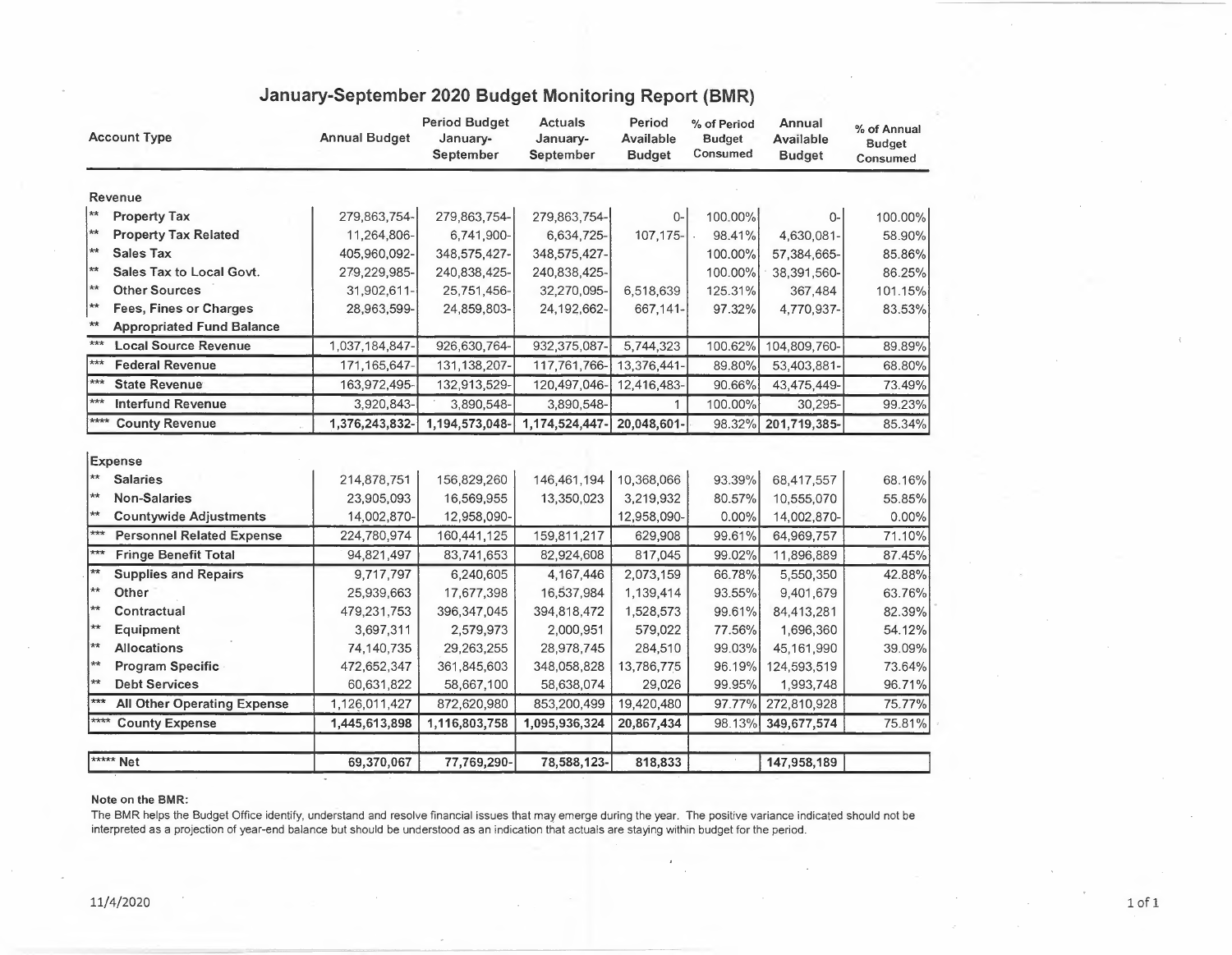| <b>Account Type</b>                       | <b>Annual Budget</b> | <b>Period Budget</b><br>January-<br>September |                     | Period<br><b>Available</b><br><b>Budget</b> | January-September 2020 Budget Monitoring Report<br>% of Period<br><b>Budget</b><br>Consumed | Annual<br><b>Available</b><br><b>Budget</b> | % of Annual<br><b>Budget</b><br><b>Consumed</b> | <b>Comments/Key Items</b>                                              |
|-------------------------------------------|----------------------|-----------------------------------------------|---------------------|---------------------------------------------|---------------------------------------------------------------------------------------------|---------------------------------------------|-------------------------------------------------|------------------------------------------------------------------------|
| <b>Revenue</b>                            |                      |                                               |                     |                                             |                                                                                             |                                             |                                                 |                                                                        |
| 400000 Real Property Taxes                | (279, 863, 754)      | (279, 863, 754)                               | (279, 863, 754)     | (0)                                         | 100.00%                                                                                     | (0)                                         | 100.00%                                         |                                                                        |
| $**$<br>Property Tax                      | (279, 863, 754)      | (279, 863, 754)                               | (279, 863, 754)     | (0)                                         | 100.00%                                                                                     | (0)                                         | 100.00%                                         |                                                                        |
| 400010 Exemption Removal                  | (863, 146)           | (863, 146)                                    | (872, 391)          | 9,245                                       | 101.07%                                                                                     | 9,245                                       | 101.07%                                         |                                                                        |
| 400030 Gn/Sale-Tax Acq Prop               | (5,000)              | (5,000)                                       | (6,500)             | 1,500                                       | 130.00%                                                                                     | 1,500                                       | 130.00%                                         |                                                                        |
| 400040 Other Pay/Lieu-Tax                 | (5, 140, 000)        | (5,085,000)                                   | (4,972,799)         | (112, 201)                                  | 97.79%                                                                                      | (167, 201)                                  | 96.75%                                          |                                                                        |
| 400050 Int&Pen on R P Taxes               | (13,800,624)         | (716, 518)                                    | (716, 518)          | $\Omega$                                    | 100.00%                                                                                     | (13,084,106)                                | 5.19%                                           |                                                                        |
| 400060 Omitted Taxes                      | (7,500)              | (7,500)                                       | (1,780)             | (5, 720)                                    | 23.74%                                                                                      | (5, 720)                                    | 23.74%                                          |                                                                        |
| 466060 Prop Tax Rev Adjust                | 8,551,464            | (64, 736)                                     | (64, 736)           | 0                                           | 100.00%                                                                                     | 8,616,200                                   | $-0.76%$                                        |                                                                        |
| $\ast\ast$<br><b>Property Tax Related</b> | (11, 264, 806)       | (6,741,900)                                   | (6,634,725)         | (107, 175)                                  | 98.41%                                                                                      | (4,630,081)                                 | 58.90%                                          |                                                                        |
| 402000 Sales Tax EC Purp                  | (153,076,699)        | (131, 433, 646)                               | (131, 433, 646)     | 0                                           | 100.00%                                                                                     | (21, 643, 053)                              | 85.86%                                          |                                                                        |
| 402100 1% Sales Tax-EC Purp               | (144, 525, 823)      | (124,090,689)                                 | (124,090,689)       | $\overline{0}$                              | 100.00%                                                                                     | (20, 435, 134)                              | 85.86%                                          | Sales Tax<br>The Div. of Budget will continue to                       |
| 402110 Sales Tax to ECFSA                 | 0                    | 0                                             | 0                   | 0                                           | 0.00%                                                                                       | 0                                           |                                                 | 0.00% closely monitor the impact from COVID-                           |
| 402120 .25% Sales Tax                     | (36, 119, 190)       | (31,017,031)                                  | (31,017,031)        | $\mathbf{0}$                                | 100.00%                                                                                     | (5, 102, 159)                               | 85.87%                                          | 19 to sales tax to ascertain the overall<br>impact on the 2020 budget. |
| 402130 .5% Sales Tax                      | (72, 238, 380)       | (62,034,061)                                  | (62,034,061)        | $\mathbf 0$                                 | 100.00%                                                                                     | (10, 204, 319)                              | 85.87%                                          |                                                                        |
| Sales Tax                                 | (405,960,092)        | (348, 575, 427)                               | (348, 575, 427)     | $\theta$                                    | 100.00%                                                                                     | (57, 384, 665)                              | 85.86%                                          |                                                                        |
| 402140 Sales Tax to Loc Gov               | (279, 229, 985)      | (240, 838, 425)                               | (240, 838, 425)     | $\mathbf 0$                                 | 100.00%                                                                                     | (38, 391, 560)                              | 86.25%                                          |                                                                        |
| Sales Tax to Local Govt.                  | (279, 229, 985)      | (240, 838, 425)                               | (240, 838, 425)     | $\mathbf 0$                                 | 100.00%                                                                                     | (38, 391, 560)                              | 86.25%                                          |                                                                        |
| 402300 Hotel Occupancy Tax                | (2,900,000)          | (2,900,000)                                   | (3,296,909)         | 396,909                                     | 113.69%                                                                                     | 396,909                                     | 113.69%                                         |                                                                        |
| 402500 Off Track Par-Mu Tax               | (337,040)            | (219, 445)                                    | (210, 452)          | (8,993)                                     | 95.90%                                                                                      | (126, 588)                                  | 62.44%                                          |                                                                        |
| 402510 Video Lottery Aid                  | (230, 848)           | (230, 848)                                    | (230, 848)          | 0                                           | 100.00%                                                                                     | $\mathbf 0$                                 | 100.00%                                         |                                                                        |
| 402610 Medical Marj Exc Tax               | (167, 452)           | (125, 589)                                    | (113, 111)          | (12, 478)                                   | 90.06%                                                                                      | (54, 341)                                   | 67.55%                                          |                                                                        |
| 415010 Post Mortem Toxicol                | (14, 450)            | (10, 838)                                     | (47, 100)           | 36,263                                      | 434.61%                                                                                     | 32,650                                      | 325.95%                                         |                                                                        |
| 415100 Real Property Trans                | (201, 200)           | (150,900)                                     | (131, 868)          | (19,032)                                    | 87.39%                                                                                      | (69, 332)                                   | 65.54%                                          |                                                                        |
| 415160 Mortgage Tax                       | (552, 480)           | (414, 360)                                    | (406, 215)          | (8, 145)                                    | 98.03%                                                                                      | (146, 265)                                  | 73.53%                                          |                                                                        |
| 415500 Prisoner Transport                 | (20,000)             | (15,000)                                      | (14, 376)           | (624)                                       | 95.84%                                                                                      | (5,624)                                     | 71.88%                                          |                                                                        |
| 415620 Commissary Reimb                   | (115, 763)           | (86, 822)                                     | (86, 822)           | 0                                           | 100.00%                                                                                     | (28, 941)                                   | 75.00%                                          |                                                                        |
| 415622 Jail Phone Revenue                 | (732, 178)           | (732, 178)                                    | (732, 178)          | 0                                           | 100.00%                                                                                     | $\Omega$                                    | 100.00%                                         |                                                                        |
| 416540 Insurance                          | 0                    | 0                                             | $\mathsf{O}\xspace$ | $\mathbf 0$                                 | 0.00%                                                                                       | $\mathbf 0$                                 | 0.00%                                           |                                                                        |
| 416570 Post Exposure Rabies               | (133,048)            | (99, 786)                                     | (101, 035)          | 1,249                                       | 101.25%                                                                                     | (32,013)                                    | 75.94%                                          |                                                                        |
| 416920 Medicd-Early Interve               | (151, 200)           | (113,400)                                     | (109, 500)          | (3,900)                                     | 96.56%                                                                                      | (41,700)                                    | 72.42%                                          |                                                                        |
| 417200 Day Care Repay Recov               | (104, 575)           | (78, 431)                                     | (62, 542)           | (15,889)                                    | 79.74%                                                                                      | (42,033)                                    | 59.81%                                          |                                                                        |
| 417500 Repay Em Ast/Adults                | (268, 610)           | (201, 458)                                    | (156, 538)          | (44, 920)                                   | 77.70%                                                                                      | (112,072)                                   | 58.28%                                          |                                                                        |

## **January-September 2020 Budget Monitoring Report**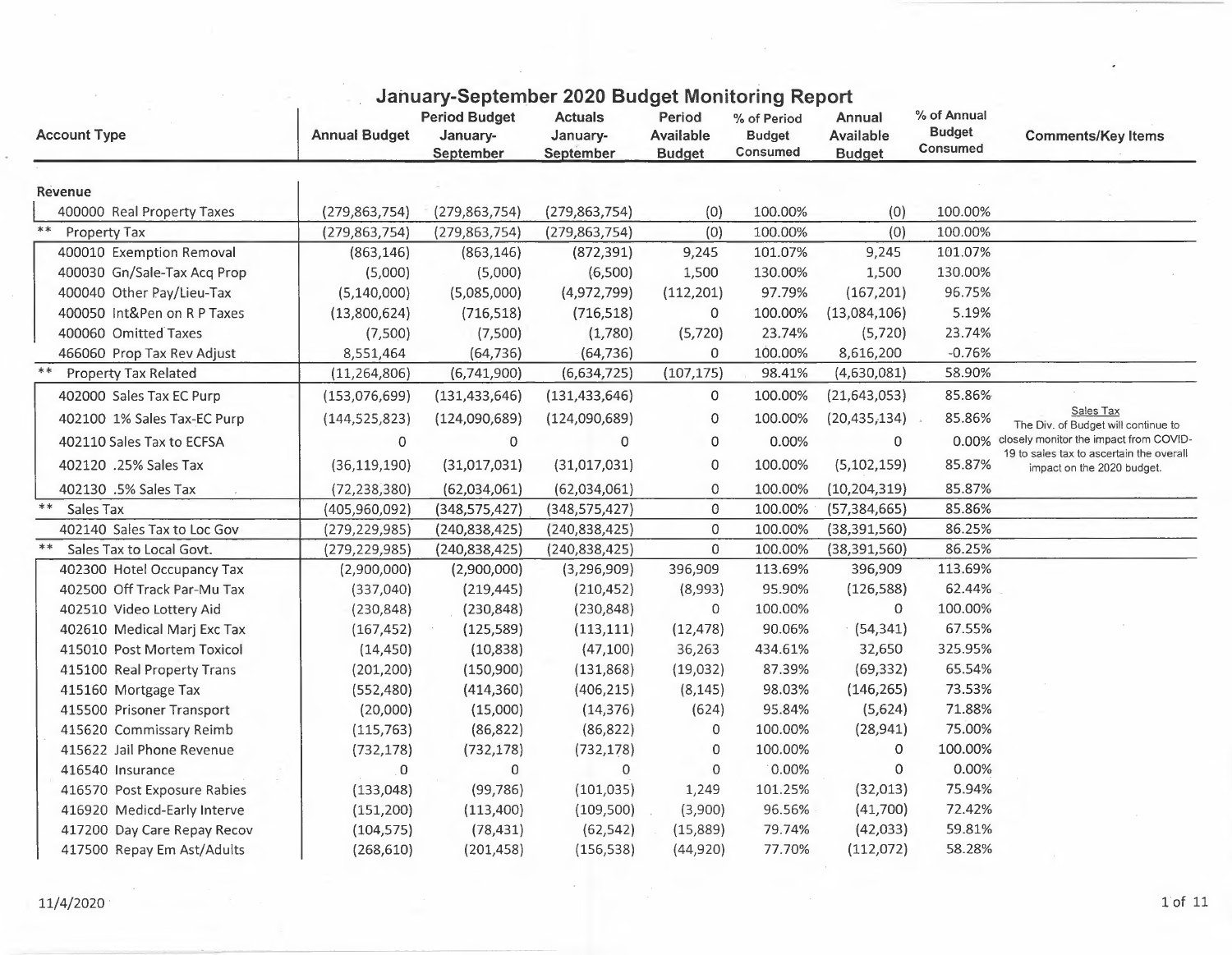| 417510 Repay Medical Asst    | (3, 170, 235)  | (2,205,676)   | (1,465,716)   | (739,960)   | 66.45%               | (1,704,519)   | 46.23%               |
|------------------------------|----------------|---------------|---------------|-------------|----------------------|---------------|----------------------|
| 417520 Repay-Family Assist   | (630, 458)     | (472, 844)    | (301, 959)    | (170, 885)  | 63.86%               | (328, 499)    | 47.90%               |
| 417530 Repay-Foster Care/Ad  | (903, 367)     | (903, 367)    | (1,499,117)   | 595,750     | 165.95%              | 595,750       | 165.95%              |
| 417550 Repay-SafetyNetAsst   | $-(4,718,023)$ | (4, 152, 517) | (4, 413, 687) | 261,170     | 106.29%              | (304, 336)    | 93.55%               |
| 417560 Repay-Serv For Recip  | (8, 216)       | (6, 162)      | (4,803)       | (1,359)     | 77.95%               | (3, 413)      | 58.46%               |
| 417570 SNAP Fraud Incentives | (56, 912)      | (42, 684)     | (37,075)      | (5,609)     | 86.86%               | (19, 837)     | 65.14%               |
| 417580 Repaymts-Handi Child  | (67, 989)      | (50, 992)     | (11, 705)     | (39, 287)   | 22.95%               | (56, 284)     | 17.22%               |
| 418025 Recov-SafetyNet Bur   | $\mathbf 0$    | 0             | (39, 339)     | 39,339      | 0.00%                | 39,339        | 0.00%                |
| 418030 Repayments-IV D Adm   | (4,423,828)    | (4,423,828)   | (7, 198, 464) | 2,774,636   | 162.72%              | 2,774,636     | 162.72%              |
| 418110 Comm Coll Respreads   | (7, 124, 895)  | (7, 124, 895) | (2,724,895)   | (4,400,000) | 38.24%               | (4,400,000)   | 38.24%               |
| 418112 Comm Coll Resp. Adj.  | 4,400,000      | 4,400,000     | 0             | 4,400,000   | 0.00%                | 4,400,000     | 0.00%                |
| 418130 Comm Coll Reimb       | (57, 279)      | (42,959)      | (37, 737)     | (5, 222)    | 87.84%               | $(19, 542)$ . | 65.88%               |
| 418410 OCSE Medical Payments | (1,455,240)    | (1, 253, 430) | (1,411,768)   | 158,338     | 112.63%              | (43, 472)     | 97.01%               |
| 418420 NFTA Revenue          | $\mathbf 0$    | 0             | (150)         | 150         | 0.00%                | 150           | 0.00%                |
| 418430 Donated Funds         | (1,452,462)    | (1,089,347)   | (1,088,096)   | (1,250)     | 99.89%               | (364, 366)    | 74.91%               |
| 420020 ECC Cap Cons-Otr Gvt  | (95,000)       | (95,000)      | (95,000)      | 0           | 100.00%              | 0             | 100.00%              |
| 420499 OthLocal Source Rev   | (94, 494)      | 0             | 0             | 0           | 0.00%                | (94, 494)     | 0.00%                |
| 420500 Rent-Rl Prop-Concess  | (34, 235)      | (25, 676)     | (34, 643)     | 8,967       | 134.92%              | 408           | 101.19%              |
| 420520 Rent-Rl Prop-Rtw-Eas  | (3,000)        | (2, 250)      | (10, 852)     | 8,602       | 482.29%              | 7,852         | 361.72%              |
| 420550 Rent-663 Kensington   | (12, 168)      | (9, 126)      | (9, 126)      | 0           | 100.00%              | (3,042)       | 75.00%               |
| 420560 Rent-1500 Broadway    | (246, 015)     | (184, 511)    | (192, 842)    | 8,330       | 104.51%              | (53, 173)     | 78.39%               |
| 421550 Forft Crime Proceed   | (150, 500)     | (112, 913)    | (71, 505)     | (41, 408)   | 63.33%               | (78, 994)     | 47.51%               |
| 422000 Copies                | (10, 100)      | (7, 575)      | (5,603)       | (1,972)     | 73.97%               | (4, 497)      | 55.47%               |
| 422040 Gas Well Drill Rents  | (5,500)        | (4, 125)      | (1, 344)      | (2,781)     | 32.58%               | (4, 156)      | 24.44%               |
| 422050 E-Payable Rebates     | (250,000)      | (187, 500)    | (182, 663)    | (4,837)     | 97.42%               | (67, 337)     | 73.07%               |
| 423000 Refunds P/Y Expenses  | (1,000)        | (750)         | 285,527       |             | (286,277) -38070.20% |               | (286,527) -28552.65% |
| 445000 Recovery Int - SID    | (460, 125)     | (345,094)     | (250, 296)    | (94, 797)   | 72.53%               | (209, 829)    | 54.40%               |
| 445030 Int & Earn - Gen Inv  | (551,000)      | (413, 250)    | (173, 192)    | (240, 058)  | 41.91%               | (377, 808)    | 31.43%               |
| 445040 Int & Earn-3rd Party  | (350,000)      | (262, 500)    | (308, 571)    | 46,071      | 117.55%              | (41, 429)     | 88.16%               |
| 466000 Misc Receipts         | (85,600)       | (64, 200)     | (228, 182)    | 163,982     | 355.42%              | 142,582       | 266.57%              |
| 466020 Minor Sale - Other    | (25,500)       | (19, 125)     | (12,800)      | (6, 325)    | 66.93%               | (12,700)      | 50.20%               |
| 466070 Refunds P/Y Expenses  | (2, 243, 896)  | (463, 333)    | (156, 383)    | (306, 951)  | 33.75%               | (2,087,513)   | 6.97%                |
| 466090 Misc Trust Fd Rev     | (323, 474)     | (150,000)     | (150,000)     | 0           | 100.00%              | (173, 474)    | 46.37%               |
| 466120 Other Misc DISS Rev   | (3, 240)       | (2,430)       | (2,430)       | 0           | 100.00%              | (810)         | 75.00%               |
| 466130 Oth Unclass Rev       | (10,000)       | (7,500)       | (80, 715)     | 73,215      | 1076.20%             | 70,715        | 807.15%              |
| 466150 Chlamydia Study Forms | (8,000)        | (6,000)       | (1, 532)      | (4,468)     | 25.53%               | (6, 468)      | 19.15%               |
| 466180 Unanticip P/Y Rev     | 0              | 0             | (738,067)     | 738,067     | 0.00%                | 738,067       | 0.00%                |
| 466260 Intercept-LocalShare  | (110, 613)     | (82,960)      | (56, 780)     | (26, 180)   | 68.44%               | (53, 833)     | 51.33%               |

 $\sim$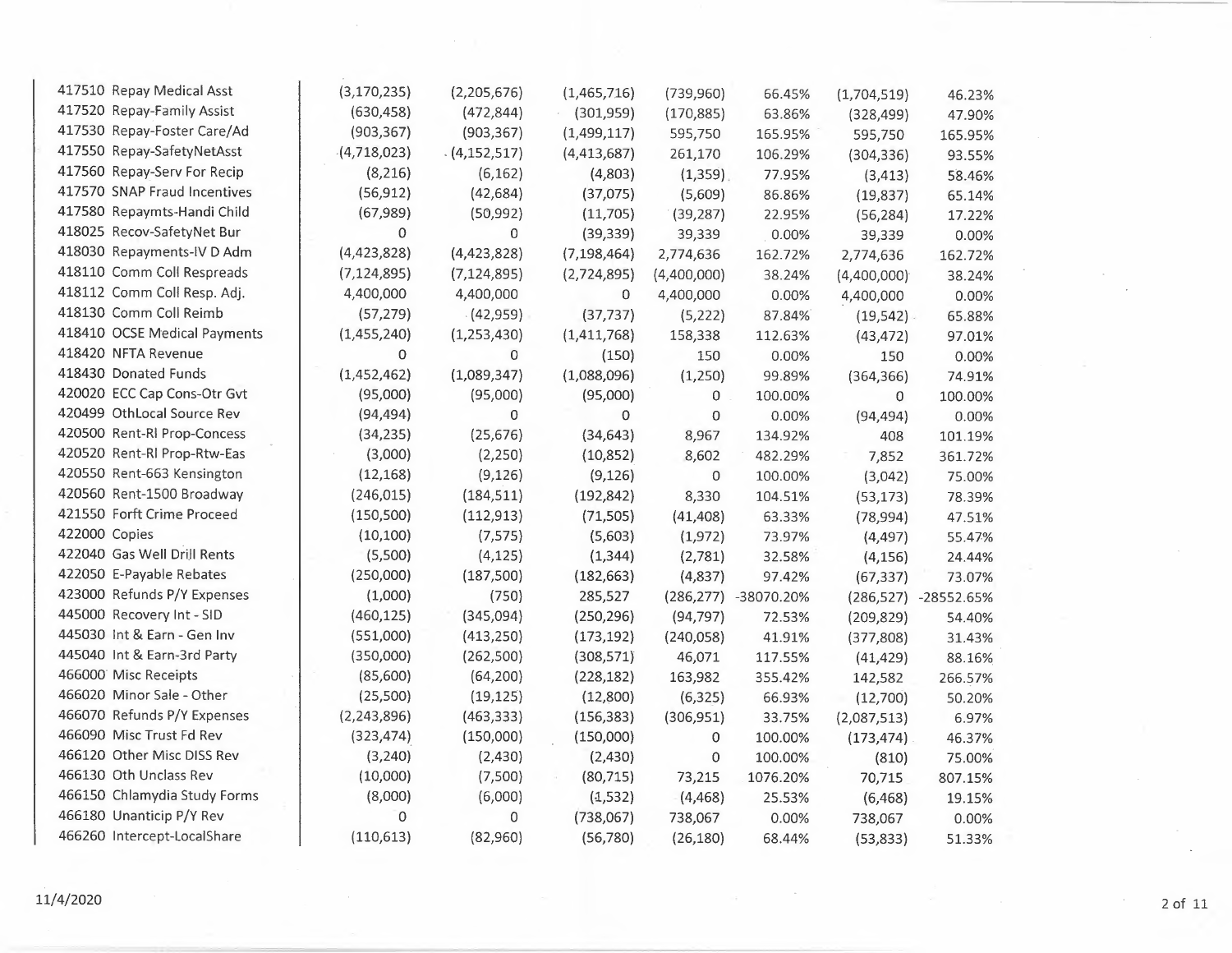|      | 466280 Local Srce - ECMCC    | (27,000)     | (20, 250)      | (18, 287)      | (1,963)     | 90.31%   | (8, 713)     | 67.73%   |                                     |
|------|------------------------------|--------------|----------------|----------------|-------------|----------|--------------|----------|-------------------------------------|
|      | 466310 Prem On Oblig - RAN   | (102, 500)   | (102,500)      | (3,100,000)    | 2,997,500   | 3024.39% | 2,997,500    | 3024.39% |                                     |
|      | 466360 Stadium Reimbursement | (720, 500)   | (120, 580)     | (330)          | (120, 250)  | 0.27%    | (720, 170)   | 0.05%    | At the end of the period, or 75% of |
|      | 467000 Misc Depart Income    | (9,403)      | (7,052)        | (9,618)        | 2,566       | 136.38%  | 215          | 102.29%  | the year, the County has achieved   |
|      | 480020 Sale-Excess Material  | (309, 500)   | (260, 625)     | (709, 226)     | 448,601     | 272.13%  | 399,726      | 229.15%  | 101% of the annual Other Sources    |
|      | 480030 Recycling Revenue     | (62,500)     | (46, 875)      | (21, 627)      | (25, 248)   | 46.14%   | (40, 873)    | 34.60%   | revenue budget.                     |
| $**$ | <b>Other Sources</b>         | (31,902,611) | (25, 751, 456) | (32, 270, 095) | 6,518,639   | 125.31%  | 367,484      | 101.15%  |                                     |
|      | 406610 STD Clinic Fees       | (118, 550)   | (54, 511)      | (62, 238)      | 7,727       | 114.18%  | (56, 312)    | 52.50%   |                                     |
|      | 415000 Medical Exam Fees     | (484, 750)   | (363, 563)     | (412, 569)     | 49,007      | 113.48%  | (72, 181)    | 85.11%   |                                     |
|      | 415050 Treasurer Fees        | (55,500)     | (41, 625)      | (89, 699)      | 48,074      | 215.49%  | 34,199       | 161.62%  |                                     |
|      | 415105 Passport Fees         | (28,000)     | (21,000)       | (7, 910)       | (13,090)    | 37.67%   | (20,090)     | 28.25%   |                                     |
|      | 415110 Court Fees            | (391,600)    | (293,700)      | (253, 350)     | (40, 350)   | 86.26%   | (138, 250)   | 64.70%   |                                     |
|      | 415120 Small Claims AR Fees  | (200)        | (150)          | (680)          | 530         | 453.33%  | 480          | 340.00%  |                                     |
|      | 415130 Auto Fees             | (3,581,803)  | (2,690,428)    | (2,690,518)    | 90          | 100.00%  | (891, 285)   | 75.12%   |                                     |
|      | 415140 Comm of Educ Fees     | (116,800)    | (87,600)       | (81, 629)      | (5, 971)    | 93.18%   | (35, 171)    | 69.89%   |                                     |
|      | 415150 Recording Fees        | (5,100,765)  | (4,514,295)    | (4,514,295)    | $\mathbf 0$ | 100.00%  | (586, 470)   | 88.50%   |                                     |
|      | 415180 Vehicle Use Tax       | (4,895,825)  | (4, 169, 872)  | (4, 169, 872)  | $\mathbf 0$ | 100.00%  | (725, 953)   | 85.17%   |                                     |
|      | 415185 E-Z Pass Tag Sales    | (17,500)     | (13, 125)      | (3,100)        | (10, 025)   | 23.62%   | (14, 400)    | 17.71%   |                                     |
|      | 415200 Civil Serv Exam Fees  | (95,000)     | $\Omega$       | $\Omega$       | $\mathbf 0$ | 0.00%    | (95,000)     | 0.00%    |                                     |
|      | 415210 3rd Party Deduct Fee  | (17,000)     | (12,750)       | (12,750)       | 0           | 100.00%  | (4,250)      | 75.00%   |                                     |
|      | 415510 Civil Proc Fees-Sher  | (946, 690)   | (678, 768)     | (673,069)      | (5,699)     | 99.16%   | (273, 621)   | 71.10%   |                                     |
|      | 415520 Sheriff Fees          | (32,500)     | (24, 375)      | (22, 231)      | (2, 144)    | 91.20%   | (10, 269)    | 68.40%   |                                     |
|      | 415600 Inmate Discip Surch   | (14,500)     | (10, 875)      | (5, 110)       | (5, 765)    | 46.99%   | (9,390)      | 35.24%   |                                     |
|      | 415605 Drug Testing Charge   | (38,000)     | (28,500)       | (18, 557)      | (9,943)     | 65.11%   | (19, 443)    | 48.84%   |                                     |
|      | 415610 Restitution Surcharge | (30,000)     | (22,500)       | (12, 455)      | (10,045)    | 55.36%   | (17, 545)    | 41.52%   |                                     |
|      | 415630 Bail Fee-Alt / Incar  | (20,000)     | (15,000)       | (489)          | (14, 511)   | 3.26%    | (19, 511)    | 2.44%    |                                     |
|      | 415640 Probation Fees        | (550,000)    | (412,500)      | (334,980)      | (77, 520)   | 81.21%   | (215,020)    | 60.91%   |                                     |
|      | 415650 DWI Program           | (1,062,987)  | (797, 240)     | (207, 410)     | (589, 831)  | 26.02%   | (855, 577)   | 19.51%   |                                     |
|      | 415670 Elec Monitoring Ch    | (3,600)      | (2,700)        | (2, 216)       | (484)       | 82.07%   | (1, 384)     | 61.56%   |                                     |
|      | 415680 Pmt-Home Care Review  | (10,000)     | (7,500)        | (2,765)        | (4, 735)    | 36.87%   | (7, 235)     | 27.65%   |                                     |
|      | 416010 Beach Monitoring      | 0            | 0              | 0              | 0           | 0.00%    | $\mathbf{0}$ | 0.00%    |                                     |
|      | 416020 Comm Sanitat & Food   | (775,000)    | (689, 965)     | (721, 829)     | 31,864      | 104.62%  | (53, 171)    | 93.14%   |                                     |
|      | 416030 Realty Subdivisions   | (12,000)     | (9,000)        | (2,000)        | (7,000)     | 22.22%   | (10,000)     | 16.67%   |                                     |
|      | 416040 Individ Sewr Sys Opt  | (425,000)    | (318, 750)     | (392, 221)     | 73,471      | 123.05%  | (32, 779)    | 92.29%   |                                     |
|      | 416090 Pen & Fines-Health    | (20,000)     | (15,000)       | (11, 358)      | (3,642)     | 75.72%   | (8,642)      | 56.79%   |                                     |
|      | 416150 PPD Tests             | (8,580)      | (6, 435)       | (1, 133)       | (5,302)     | 17.61%   | (7, 447)     | 13.21%   |                                     |
|      | 416160 TB Outreach           | (58, 580)    | (43, 935)      | (6, 530)       | (37, 405)   | 14.86%   | (52,050)     | 11.15%   |                                     |
|      | 416190 ImmunizationsService  | (8, 283)     | (6, 212)       | (2,855)        | (3,358)     | 45.95%   | (5, 429)     | 34.46%   |                                     |
|      |                              |              |                |                |             |          |              |          |                                     |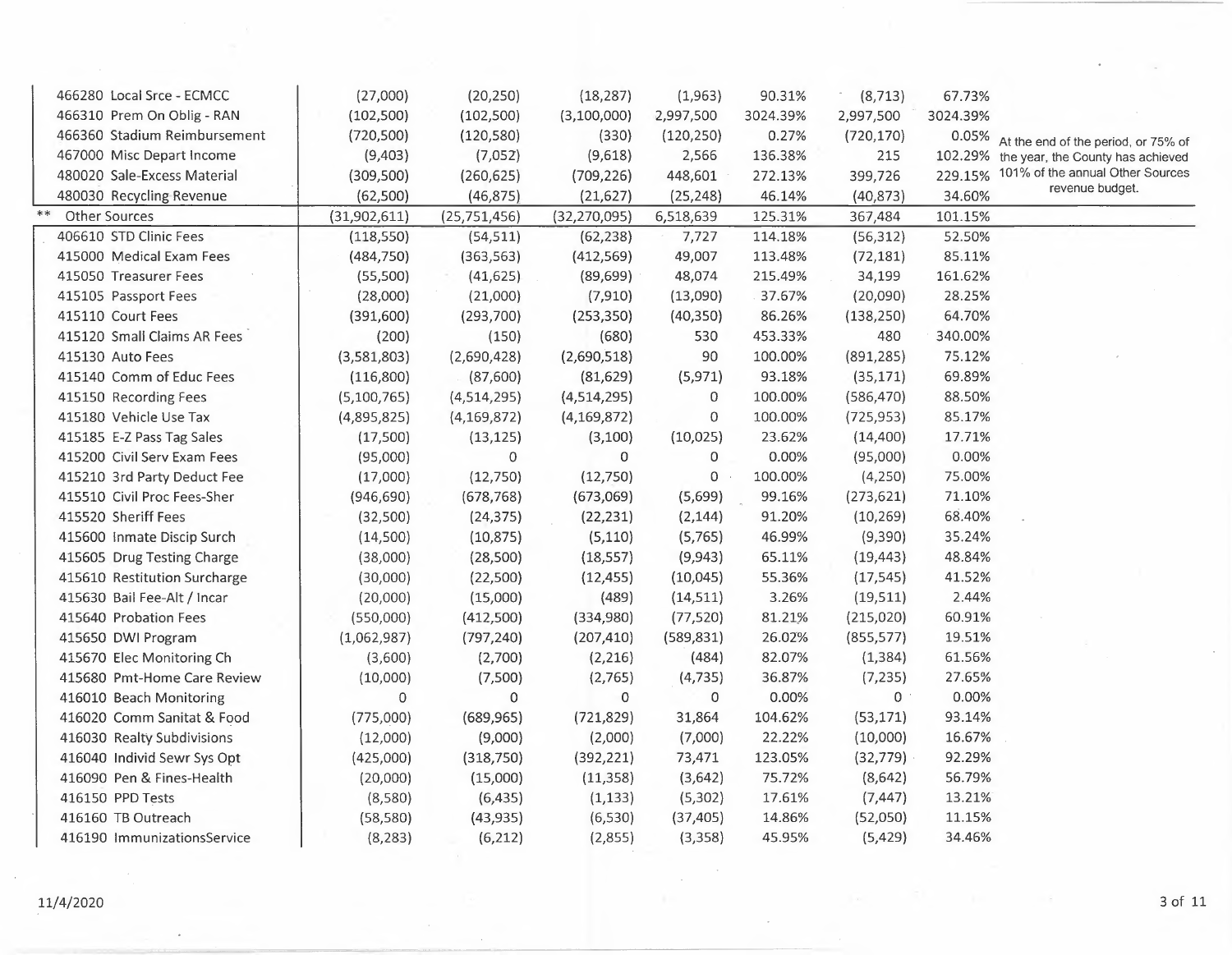| 416560 Lab Fees-Other Count        | $\mathbf 0$     | 0               | $\mathbf 0$     | 0              | 0.00%   | 0               | 0.00%   |                                                                         |
|------------------------------------|-----------------|-----------------|-----------------|----------------|---------|-----------------|---------|-------------------------------------------------------------------------|
| 416580 Training Course Fees        | (56, 235)       | (42, 176)       | (27,000)        | (15, 176)      | 64.02%  | (29, 235)       | 48.01%  |                                                                         |
| 416610 Pub Health Lab Fees         | (245,000)       | (183, 750)      | (183, 233)      | (517)          | 99.72%  | (61, 767)       | 74.79%  |                                                                         |
| 418040 Inspec Fee Wght/Meas        | (175,000)       | (131, 250)      | (64, 710)       | (66, 540)      | 49.30%  | (110, 290)      | 36.98%  |                                                                         |
| 418050 Item Price Waivr Fee        | (275,000)       | (206, 250)      | (189, 481)      | (16, 769)      | 91.87%  | (85, 519)       | 68.90%  |                                                                         |
| 418400 Subpoena Fees               | (13,050)        | (9,788)         | (11, 339)       | 1,552          | 115.85% | (1, 711)        | 86.89%  |                                                                         |
| 418500 Park & Rec Chgs-Camp        | (149, 590)      | (112, 193)      | (165, 896)      | 53,704         | 147.87% | 16,306          | 110.90% |                                                                         |
| 418510 Park & Rec Chgs-Shel        | (258, 720)      | (156, 540)      | (112, 163)      | (44, 378)      | 71.65%  | (146, 558)      | 43.35%  |                                                                         |
| 418520 Chgs-Park Emp Subsis        | (39,600)        | (29,700)        | (21, 668)       | (8,033)        | 72.95%  | (17, 933)       | 54.72%  |                                                                         |
| 418530 Golf Chg-Other Fees         | (147, 620)      | (147, 620)      | (215,087)       | 67,467         | 145.70% | 67,467          | 145.70% |                                                                         |
| 418540 Golf Chg-Greens Fees        | (603, 207)      | (603, 207)      | (570,090)       | (33, 117)      | 94.51%  | (33, 117)       | 94.51%  |                                                                         |
| 418550 Sale of Forest Prod         | (8,000)         | (6,000)         | (9, 562)        | 3,562          | 159.36% | 1,562           | 119.52% |                                                                         |
| 420000 Tx&Assm Svs-Oth Govt        | (165,000)       | (165,000)       | (168, 271)      | 3,271          | 101.98% | 3,271           | 101.98% |                                                                         |
| 420010 Elec Exp Other Govt-        | (7, 182, 134)   | (7, 182, 134)   | (7, 182, 134)   | $\,0\,$        | 100.00% | 0               | 100.00% |                                                                         |
| 420030 Police Svcs-Oth Gvt         | (307, 550)      | (230, 663)      | (231, 473)      | 810            | 100.35% | (76, 077)       | 75.26%  |                                                                         |
| 420040 Jail Facil - Oth Gov        | $\Omega$        | $\mathbf{0}$    | (7,100)         | 7,100          | 0.00%   | 7,100           | 0.00%   |                                                                         |
| 420190 Gen Svc-Oth Gov             | (2, 160)        | (1,620)         | (1,520)         | (100)          | 93.83%  | (640)           | 70.37%  |                                                                         |
| 420271 CESQG Charges               | (30,000)        | (10,000)        | (2, 325)        | (7,675)        | 23.25%  | (27, 675)       | 7.75%   |                                                                         |
| 421000 Pistol Permits              | (160,000)       | (120,000)       | (110,980)       | (9,020)        | 92.48%  | (49,020)        | 69.36%  | After 75% of the year, the                                              |
| 421500 Fines&Forfeited Bail        | (8,500)         | (6, 375)        | (18, 310)       | 11,935         | 287.22% | 9,810           | 215.41% | County has achieved 84% of                                              |
| 421510 Fines and Penalties         | (3,500)         | (2,625)         | (2,710)         | 85             | 103.24% | (790)           | 77.43%  | the annual Fees, Fines, or                                              |
| 466010 NSF Check Fees              | (1,720)         | (1, 290)        | (1,080)         | (210)          | 83.72%  | (640)           | 62.79%  | Charges revenue budget.                                                 |
| 466190 Item Pricing Penalty        | (188,000)       | (141,000)       | (174, 840)      | 33,840         | 124.00% | (13, 160)       | 93.00%  | Continued revenue reductions                                            |
| 466300 Revenue Recovery Fees       | 0               | 0               | $\sim 0$        | $\overline{0}$ | 0.00%   | 0               | 0.00%   | expected in future periods due<br>to the COVID-19 crisis                |
| 466340 STOPDWI VIP Prs Fees        | (25,000)        | (18, 750)       | (5,874)         | (12, 876)      | 31.33%  | (19, 126)       | 23.50%  |                                                                         |
| $***$<br>Fees, Fines or Charges    | (28,963,599)    | (24, 859, 803)  | (24, 192, 662)  | (667, 141)     | 97.32%  | (4,770,937)     | 83.53%  |                                                                         |
| ***<br><b>Local Source Revenue</b> | (1,037,184,847) | (926, 630, 764) | (932, 375, 087) | 5,744,323      | 100.62% | (104, 809, 760) | 89.89%  |                                                                         |
| 405570 ME 50% Fed Presch           | (3,861,429)     | (2,896,072)     | (2,784,164)     | (111,908)      | 96.14%  | (1,077,265)     | 72.10%  |                                                                         |
| 410070 FA-IV-B Preventive          | (905, 239)      | (678, 929)      | (396, 115)      | (282, 814)     | 58.34%  | (509, 124)      | 43.76%  |                                                                         |
| 410080 FA-Admin Chargeback         | 1,835,629       | 1,376,722       | 1,376,722       | (0)            | 100.00% | 458,907         | 75.00%  |                                                                         |
| 410120 FA-SNAP ET 100%             | (381, 954)      | (286, 466)      | (293,900)       | 7,435          | 102.60% | (88,054)        | 76.95%  | Federal Aid                                                             |
| 410150 SSA-SSI Pri Inc Prg         | (75,000)        | (56, 250)       | (8,695)         | (47, 555)      | 15.46%  | (66, 305)       | 11.59%  | Formula-driven Federal Aid which                                        |
| 410180 Fed Aid School Brk          | (16, 473)       | (12, 355)       | (11, 747)       | (608)          | 95.08%  | (4, 726)        | 71.31%  | appears under budget, mainly in                                         |
| 410240 HUD Rev D14.267 CoC         | (5,615,451)     | (4, 198, 414)   | (4, 169, 937)   | (28, 477)      | 99.32%  | (1,445,514)     | 74.26%  | Health and Human Service                                                |
| 410500 FA-Civil Defense            | (346, 296)      | (259, 722)      | (252, 751)      | (6, 971)       | 97.32%  | (93, 545)       |         | 72.99% Departments, is offset by savings in<br>associated expenditures. |
| 410510 Fed Drug Enforcement        | (36, 686)       | (27, 515)       | (33, 535)       | 6,021          | 121.88% | (3, 151)        | 91.41%  |                                                                         |
| 410520 Fr Ci Bflo Pol Dept         | (29,000)        | (21,750)        | (22, 525)       | 775            | 103.56% | (6, 475)        | 77.67%  |                                                                         |
| 411000 MH Fed Medi Sal Sh          | (1,695,117)     | (951, 512)      | (942, 097)      | (9, 415)       | 99.01%  | (753, 020)      | 55.58%  |                                                                         |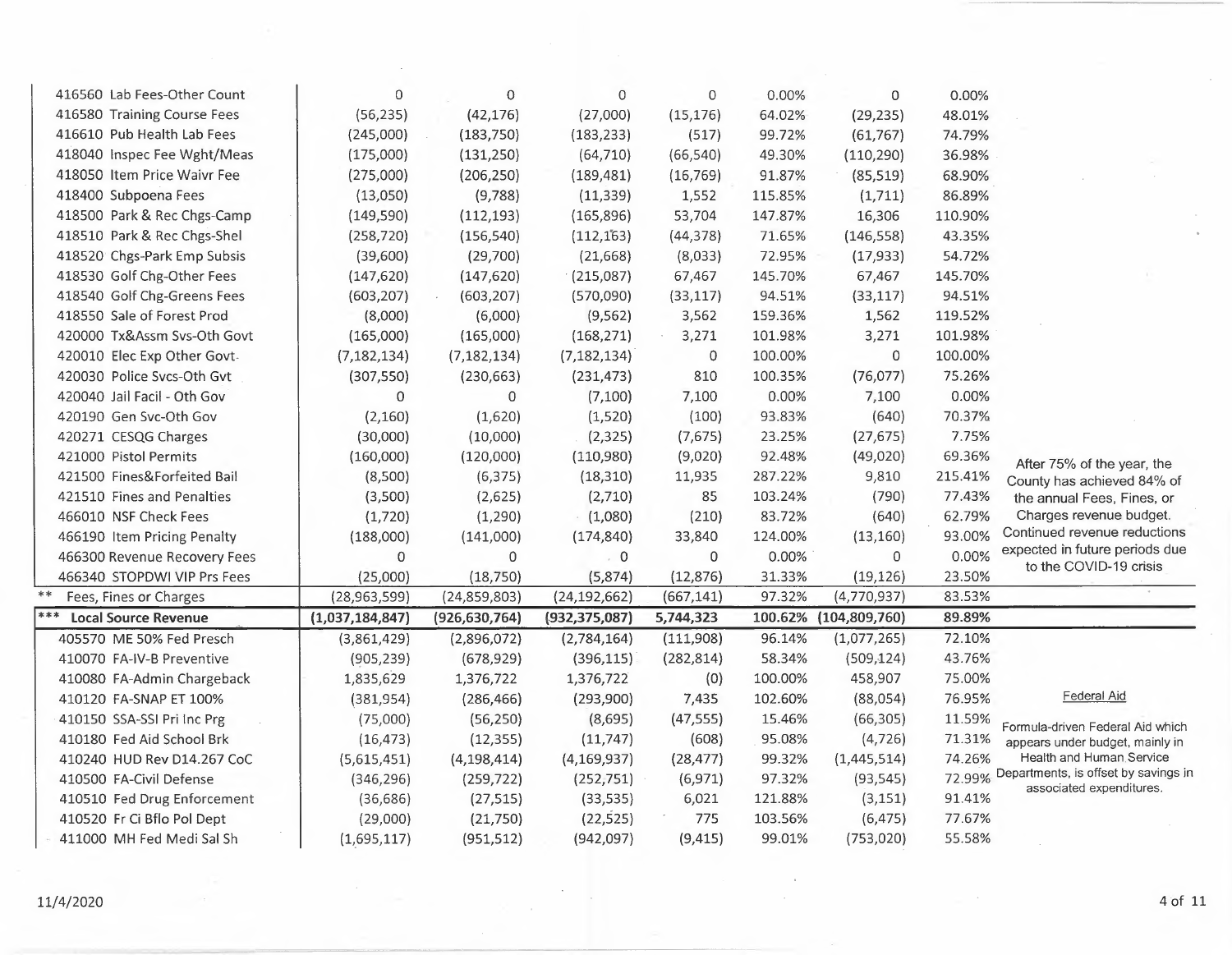| 411490 Fed Aid - TANF FFFS    | (39, 623, 632)  | (31, 367, 724)  | (32,057,483)                       | 689,759       | 102.20%  | (7, 566, 149)  | 80.91%   |                                                                       |
|-------------------------------|-----------------|-----------------|------------------------------------|---------------|----------|----------------|----------|-----------------------------------------------------------------------|
| 411495 FA - SYEP              | (1,673,044)     | (860,086)       | (1,712,572)                        | 852,486       | 199.12%  | 39,528         | 102.36%  |                                                                       |
| 411500 Fed Aid - MA In House  | 2,132,357       | 1,599,268       | 1,206,160                          | 393,108       | 75.42%   | 926,197        | 56.56%   |                                                                       |
| 411520 FA-Family Assistance   | (35, 911, 320)  | (26,933,490)    | (22, 372, 043)                     | (4, 561, 447) | 83.06%   | (13,539,277)   | 62.30%   |                                                                       |
| 411540 FA-Social Serv Admin   | (20, 415, 695)  | (15, 923, 577)  | (9,902,898)                        | (6,020,678)   | 62.19%   | (10,512,797)   | 48.51%   |                                                                       |
| 411550 FA-Soc Serv Adm A-87   | (1, 185, 452)   | (889,089)       | (594, 252)                         | (294, 837)    | 66.84%   | (591, 200)     | 50.13%   |                                                                       |
| 411570 Fed Aid - SNAP Admin   | (13,070,852)    | (10, 217, 868)  | (7, 144, 682)                      | (3,073,186)   | 69.92%   | (5,926,170)    | 54.66%   |                                                                       |
| 411580 Fed Aid - SNAP ET 50%  | (3, 149, 310)   | (2,361,983)     | (1,553,070)                        | (808, 912)    | 65.75%   | (1,596,240)    | 49.31%   |                                                                       |
| 411590 FA-HEAP                | (4,357,464)     | (3,363,233)     | (3,461,640)                        | 98,407        | 102.93%  | (895, 824)     | 79.44%   |                                                                       |
| 411610 FA-Serv/Recipients     | (4,914,109)     | (3,205,582)     | (1,782,725)                        | (1,422,857)   | 55.61%   | (3, 131, 384)  | 36.28%   |                                                                       |
| 411640 FA-Daycare Block Grt   | (23, 235, 503)  | (17, 876, 627)  | (18, 497, 444)                     | 620,817       | 103.47%  | (4,738,059)    | 79.61%   |                                                                       |
| 411670 FA-Refugee&Entrants    | (79, 224)       | (59, 418)       | (37, 253)                          | (22, 165)     | 62.70%   | (41, 971)      | 47.02%   |                                                                       |
| 411680 FA-Foster Care/Adopt   | (13,086,420)    | (10, 564, 815)  | (10,980,321)                       | 415,506       | 103.93%  | (2,106,099)    | 83.91%   |                                                                       |
| 411690 FA-IV-D Incentives     | (426, 358)      | (319,769)       | (326, 754)                         | 6,986         | 102.18%  | (99, 604)      | 76.64%   |                                                                       |
| 411700 FA-TANF Safety Net     | (748, 457)      | (561, 343)      | (382, 194)                         | (179, 149)    | 68.09%   | (366, 263)     | 51.06%   |                                                                       |
| 411780 Fed Aid-Medicaid Adm   | (168, 615)      | (126, 461)      | (112,500)                          | (13,961)      | 88.96%   | (56, 115)      | 66.72%   |                                                                       |
| 412000 FA-School Lunch Prog   | (22, 567)       | (16, 925)       | (18,671)                           | 1,746         | 110.31%  | (3,896)        | 82.74%   |                                                                       |
| 414000 Federal Aid            | (50, 734)       | (38,051)        | (104, 693)                         | 66,643        | 275.14%  | 53,959         | 206.36%  |                                                                       |
| 414010 Federal Aid - Other    | (6, 375)        | (4, 781)        | (226, 213)                         | 221,432       | 4731.25% | 219,838        | 3548.44% | After 75% of the year, the County<br>has achieved 62% of the budgeted |
|                               |                 |                 |                                    |               |          |                |          |                                                                       |
| 414020 Misc Federal Aid       | (45, 857)       | (34, 393)       | (161, 772)                         | 127,379       | 470.37%  | 115,915        | 352.78%  | Federal revenue.                                                      |
| ***<br><b>Federal Revenue</b> | (171, 165, 647) | (131, 138, 207) | $(117, 761, 766)$ $(13, 376, 441)$ |               | 89.80%   | (53, 403, 881) | 68.80%   |                                                                       |
| 405000 State Aid Fr Da Sal    | (77, 682)       | (58, 262)       | 0                                  | (58, 262)     | 0.00%    | (77, 682)      | 0.00%    |                                                                       |
| 405010 St Re Indigent Care    | (30,000)        | (22,500)        | (22,500)                           | $\mathbf{0}$  | 100.00%  | (7,500)        | 75.00%   |                                                                       |
| 405060 State Aid - NYSERDA    | (73, 672)       | (55, 254)       | 0                                  | (55, 254)     | 0.00%    | (73, 672)      | 0.00%    |                                                                       |
| 405170 SA-Crt Fac Incen Aid   | (2, 133, 000)   | (1,599,750)     | (1, 333, 723)                      | (266, 027)    | 83.37%   | (799, 277)     | 62.53%   |                                                                       |
| 405190 StAid-Octane Testing   | (30,000)        | (22,500)        | (24, 288)                          | 1,788         | 107.95%  | (5, 712)       | 80.96%   |                                                                       |
| 405500 SA-Spec Need Presch    | (26,076,691)    | (23,071,077)    | (18, 176, 163)                     | (4,894,914)   | 78.78%   | (7,900,528)    | 69.70%   |                                                                       |
| 405520 SA-NYS DOH EI Serv     | (3,416,914)     | (2,995,219)     | (2, 146, 746)                      | (848, 473)    | 71.67%   | (1,270,168)    | 62.83%   |                                                                       |
| 405530 SA-Admin Preschool     | (398, 775)      | (299,081)       | (400, 575)                         | 101,494       | 133.94%  | 1,800          | 100.45%  |                                                                       |
| 405540 SA-Art VI-P H Work     | (1,641,121)     | (1, 230, 841)   | (923, 130)                         | (307, 711)    | 75.00%   | (717, 991)     | 56.25%   |                                                                       |
| 405560 SA-NYS DOH El Admin    | (383, 568)      | (287, 676)      | (340, 616)                         | 52,940        | 118.40%  | (42, 952)      | 88.80%   |                                                                       |
| 405580 SA-Medicaid El Trans   | (143,980)       | (107, 985)      | (30,000)                           | (77, 985)     | 27.78%   | (113,980)      | 20.84%   |                                                                       |
| 405590 SA-Medicaid El Admin   | (168, 615)      | (126, 461)      | (112,500)                          | (13,961)      | 88.96%   | (56, 115)      | 66.72%   |                                                                       |
| 405595 SA-Med Anti Fraud      | (405, 071)      | (303, 803)      | (313, 254)                         | 9,451         | 103.11%  | (91, 817)      | 77.33%   |                                                                       |
| 406000 SA-Fr Prob Serv        | (1, 181, 952)   | (886, 464)      | (886, 464)                         | 0             | 100.00%  | (295, 488)     | 75.00%   |                                                                       |
| 406010 SA-Fr Nav Law Enforc   | (80, 500)       | (60, 375)       | (0)                                | (60, 375)     | 0.00%    | (80, 500)      | 0.00%    |                                                                       |
| 406020 SA-Snomob Lw Enforc    | (20,000)        | (15,000)        | (20, 640)                          | 5,640         | 137.60%  | 640            | 103.20%  |                                                                       |
| 406500 Refugee Hlth Assment   | (130, 239)      | (97, 679)       | (14, 574)                          | (83, 105)     | 14.92%   | (115, 665)     | 11.19%   |                                                                       |

 $\ddot{\phantom{1}}$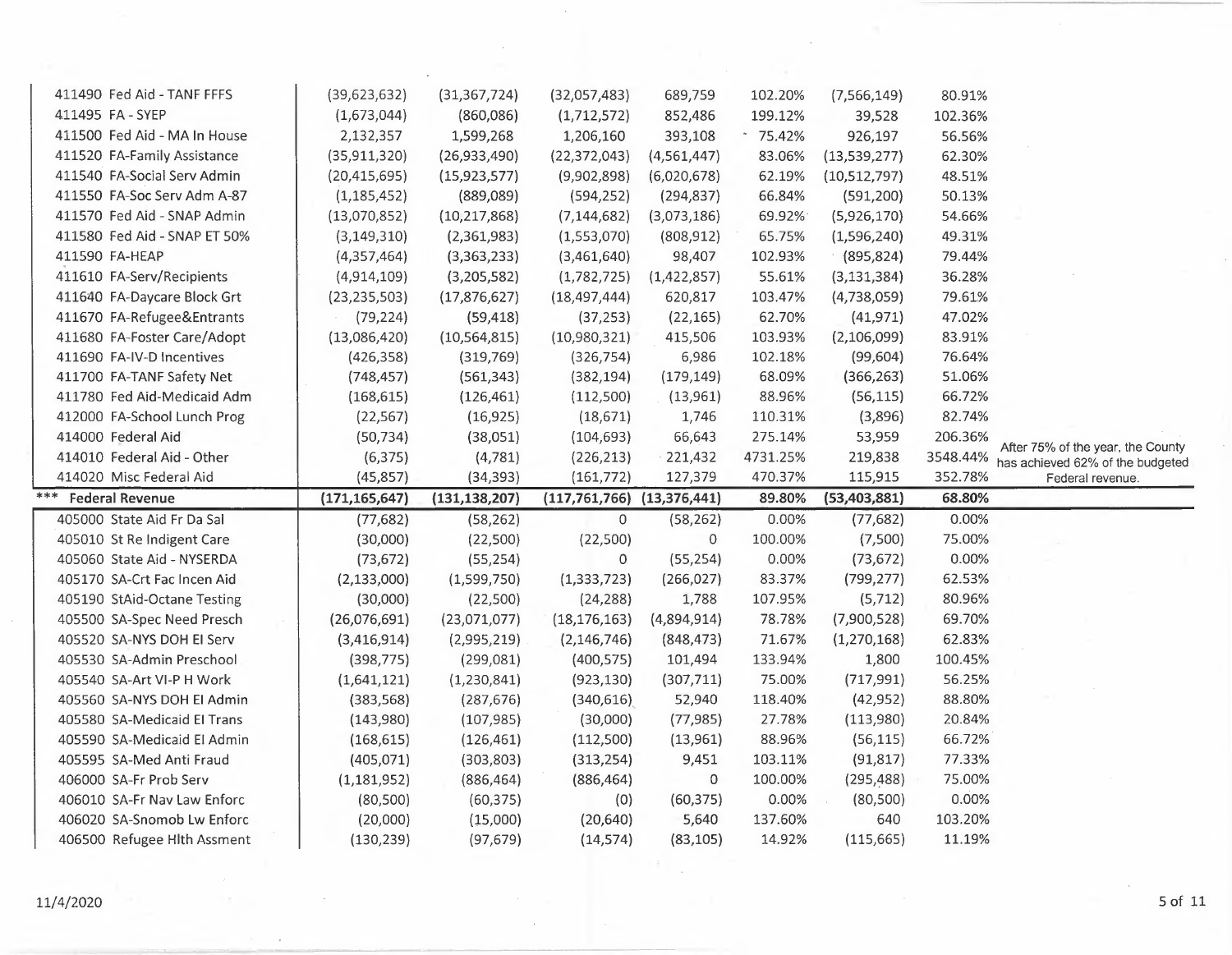| 406550 Emerg Med Training    | (357, 774)     | (268, 331)     | (76, 572)      | (191, 759)    | 28.54%  | (281, 202)     | 21.40%  |                                                                            |
|------------------------------|----------------|----------------|----------------|---------------|---------|----------------|---------|----------------------------------------------------------------------------|
| 406560 SA-Art VI-PubHlthLab  | (1,960,991)    | (1,587,114)    | (1, 243, 607)  | (343,507)     | 78.36%  | (717, 384)     | 63.42%  |                                                                            |
| 406810 SA-Foren Mntl Hea Sr  | (2,829,277)    | (2, 121, 958)  | (1,888,586)    | (233, 372)    | 89.00%  | (940, 691)     | 66.75%  |                                                                            |
| 406830 SA-Mental Health II   | (28, 494, 258) | (21, 326, 043) | (21,590,409)   | 264,366       | 101.24% | (6,903,849)    | 75.77%  |                                                                            |
| 406860 State Aid - OASAS     | (11, 977, 300) | (8,977,940)    | (8,807,075)    | (170, 865)    | 98.10%  | (3, 170, 225)  | 73.53%  |                                                                            |
| 406880 State Aid - OPWDD     | (609, 788)     | (457, 341)     | (457, 341)     | 0             | 100.00% | (152, 447)     | 75.00%  |                                                                            |
| 406890 Handpd Park Surch     | (27,500)       | (20, 625)      | (7,309)        | (13, 316)     | 35.44%  | (20, 191)      | 26.58%  |                                                                            |
| 407500 SA-MA In House        | 2,276,337      | 1,707,253      | 1,661,617      | 45,636        | 97.33%  | 614,720        | 73.00%  |                                                                            |
| 407510 SA-Spec Need Adult    | (2,310)        | (1, 733)       | $\mathbf 0$    | (1,733)       | 0.00%   | (2,310)        | 0.00%   |                                                                            |
| 407520 SA-Family Assistance  | 0              | 0              | (18, 785)      | 18,785        | 0.00%   | 18,785         | 0.00%   |                                                                            |
| 407540 SA-Soc Serv Admin     | (27, 346, 107) | (22,028,515)   | (22, 320, 557) | 292,042       | 101.33% | (5,025,550)    | 81.62%  | <b>State Aid</b>                                                           |
| 407580 SA-Sch Breakfst Prog  | (779)          | (584)          | (538)          | (46)          | 92.08%  | (241)          | 69.06%  |                                                                            |
| 407590 SA-School Lunch Prog  | (460)          | (345)          | (316)          | (29)          | 91.59%  | (144)          | 68.70%  | Formula-driven State Aid which<br>appears under budget, mainly in          |
| 407600 SA-Sec Det Other Co   | (1,012,320)    | (759, 240)     | (362, 681)     | (396, 559)    | 47.77%  | (649, 639)     | 35.83%  | Health and Human Service                                                   |
| 407610 SA-Sec Det Loc Yth    | (1,936,816)    | (1,824,035)    | (506, 193)     | (1,317,842)   | 27.75%  | (1,430,623)    | 26.14%  | Departments, is offset by savings in                                       |
| 407615 SA-Non-Sec Loc Yth    | (612,500)      | (459, 375)     | (358, 546)     | (100, 829)    | 78.05%  | (253, 954)     | 58.54%  | associated expenditures. Potential<br>reductions in State Aid are possible |
| 407625 SA-Raise the Age      | (7, 478, 705)  | (6, 210, 479)  | (6,558,770)    | 348,292       | 105.61% | (919, 935)     | 87.70%  | as NYS takes action to deal with                                           |
| 407630 SA-Safety Net Assist  | (8,851,223)    | (7,316,028)    | (6,344,697)    | (971, 331)    | 86.72%  | (2,506,526)    | 71.68%  | their finances in part due to COVID-                                       |
| 407640 SA-Emrg Assist/Adult  | (478, 057)     | (358, 543)     | (422, 377)     | 63,834        | 117.80% | (55,680)       | 88.35%  | 19 crisis.                                                                 |
| 407650 SA-Foster Care/Adopt  | (23, 161, 992) | (16,621,494)   | (12,603,731)   | (4,017,763)   | 75.83%  | (10, 558, 261) | 54.42%  |                                                                            |
| 407670 SA-EAF Prev POS       | (4,599,284)    | (3,705,656)    | (1, 195, 454)  | (2,510,202)   | 32.26%  | (3,403,830)    | 25.99%  |                                                                            |
| 407680 SA-Serv Fr Recipnts   | (6,482,627)    | (6,482,400)    | (6, 767, 055)  | 284,656       | 104.39% | 284,428        | 104.39% |                                                                            |
| 407710 SA-Legal Serv/Disab   | (141,800)      | (106, 350)     | (80, 384)      | (25, 966)     | 75.58%  | (61, 416)      | 56.69%  |                                                                            |
| 407720 SA-Handicapped Child  | (222,896)      | (167, 172)     | (95, 553)      | (71, 619)     | 57.16%  | (127, 343)     | 42.87%  |                                                                            |
| 407730 State Aid - Burials   | (1,034)        | (766)          | (261)          | (505)         | 34.07%  | (773)          | 25.24%  |                                                                            |
| 407740 SA-Veterns Srv Agenc  | (50,000)       | 0              | $\mathbf 0$    | $\mathbf{0}$  | 0.00%   | (50,000)       | 0.00%   |                                                                            |
| 407780 SA-Daycare Block Grt  | (4,784,039)    | (3,588,029)    | (2,306,891)    | (1, 281, 138) | 64.29%  | (2,477,148)    | 48.22%  |                                                                            |
| 407785 SA-WDI Enrollment     | 0              | 0              | (498, 120)     | 498,120       | 0.00%   | 498,120        | 0.00%   |                                                                            |
| 407795 State Aid - Code Blue | (406, 428)     | (279, 761)     | (270, 803)     | (8,958)       | 96.80%  | (135, 625)     | 66.63%  |                                                                            |
| 408000 SA-Youth Progs        | (22, 275)      | (16, 706)      | (45,058)       | 28,352        | 269.71% | 22,783         | 202.28% |                                                                            |
| 408020 Youth-Reimb Programs  | (799, 495)     | (599, 621)     | (552,805)      | (46, 816)     | 92.19%  | (246, 690)     | 69.14%  |                                                                            |
| 408030 Yth-Runaway Adv Prog  | (34, 327)      | (25, 745)      | (25, 745)      | 0             | 100.00% | (8, 582)       | 75.00%  |                                                                            |
| 408040 Yth-Runway Reim Prog  | (34, 328)      | (25, 746)      | (34, 178)      | 8,432         | 132.75% | (150)          | 99.56%  |                                                                            |
| 408050 Yth-Homeless Adv Prg  | (72, 656)      | (54, 492)      | (54, 492)      | 0             | 100.00% | (18, 164)      | 75.00%  |                                                                            |
| 408060 Yth-Homeless Reim Pr  | (51,086)       | (38, 315)      | (44, 559)      | 6,245         | 116.30% | (6, 527)       | 87.22%  |                                                                            |
| 408065 Yth-Supervision       | (867, 487)     | (668,063)      | (676, 522)     | 8,458         | 101.27% | (190, 965)     | 77.99%  |                                                                            |
| 408530 SA-Crim Justice Prog  | (578, 126)     | (433,595)      | (417, 892)     | (15,703)      | 96.38%  | (160, 234)     | 72.28%  |                                                                            |
| 409000 State Aid Revenues    | (273, 755)     | (199, 894)     | (183, 329)     | (16, 565)     | 91.71%  | (90, 427)      | 66.97%  |                                                                            |

•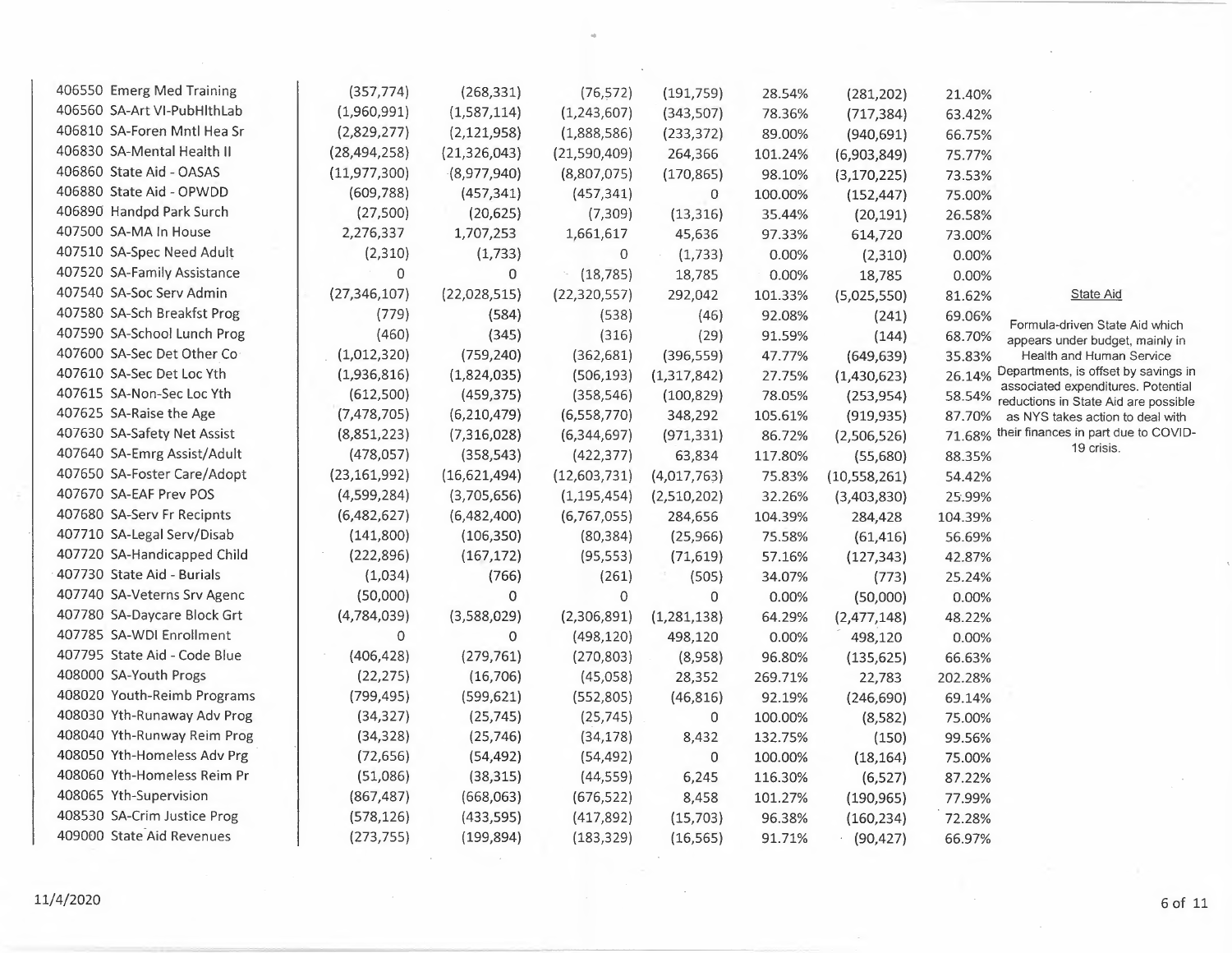| 409010 State Aid - Other         | (183, 552)      | (183, 552)                          | (419, 764)                         | 236,212                    | 228.69%    | 236,212              | 228.69%    |                                                                   |
|----------------------------------|-----------------|-------------------------------------|------------------------------------|----------------------------|------------|----------------------|------------|-------------------------------------------------------------------|
| 409020 SA-Misc                   | (56, 122)       | (42,092)                            | (41, 127)                          | (964)                      | 97.71%     | (14,995)             | 73.28%     | After 75% of the year, the County<br>has achieved 73% of budgeted |
| 409030 SA-Main-Lieu of Rent      | (157, 578)      | (118, 184)                          | (135, 407)                         | 17,224                     | 114.57%    | (22, 171)            | 85.93%     | State revenue.                                                    |
| 409050 SA-Revenue Offset         | 7,100,000       | 3,695,004                           | 0                                  | 3,695,004                  | 0.00%      | 7,100,000            | 0.00%      |                                                                   |
| *** State Revenue                | (163, 972, 495) | (132, 913, 529)                     | $(120, 497, 046)$ $(12, 416, 483)$ |                            | 90.66%     | (43, 475, 449)       | 73.49%     |                                                                   |
| 450000 Interfnd Rev Non-Sub      | (269, 575)      | (269, 575)                          | (269, 575)                         | $\Omega$                   | 100.00%    | $\Omega$             | 100.00%    |                                                                   |
| 486010 Resid Equity Tran-In      | (3,651,268)     | (3,620,973)                         | (3,620,973)                        | $\mathbf 0$                | 100.00%    | (30, 295)            | 99.17%     |                                                                   |
| ***<br><b>Interfund Revenue</b>  | (3,920,843)     | (3,890,548)                         | (3,890,548)                        | $\mathbf{1}$               | 100.00%    | (30, 295)            | 99.23%     |                                                                   |
| <b>**** County Revenue</b>       |                 | $(1,376,243,832)$ $(1,194,573,048)$ | $(1,174,524,447)$ $(20,048,601)$   |                            |            | 98.32% (201,719,385) | 85.34%     |                                                                   |
| <b>Expense</b>                   |                 |                                     |                                    |                            |            |                      |            |                                                                   |
| 500000 Full Time - Salaries      | 208,236,817     | 151,977,690                         | 143,042,175                        | 8,935,515                  | 94.12%     | 65,194,642           | 68.69%     |                                                                   |
| 500010 Part Time - Wages         | 3,713,720       | 2,753,951                           | 1,973,135                          | 780,816                    | 71.65%     | 1,740,585            | 53.13%     | After 75% of the year,                                            |
| 500020 Regular PT - Wages        | 2,082,578       | 1,480,958                           | 1,126,203                          | 354,755                    | 76.05%     | 956,375              | 54.08%     | the County has spent 68%<br>in budgeted salaries.                 |
| 500030 Seasonal - Wages          | 845,636         | 616,662                             | 319,681                            | 296,981                    | 51.84%     | 525,955              | 37.80%     |                                                                   |
| $***$<br>Salaries                | 214,878,751     | 156,829,260                         | 146,461,194                        | 10,368,066                 | 93.39%     | 68,417,557           | 68.16%     |                                                                   |
| 500300 Shift Differential        | 1,607,636       | 1,198,207                           | 1,152,182                          | 46,025                     | 96.16%     | 455,454              | 71.67%     |                                                                   |
| 500320 Uniform Allowance         | 953,075         | 561,721                             | 211,000                            | 350,721                    | 37.56%     | 742,075              | 22.14%     |                                                                   |
| 500330 Holiday Worked            | 1,990,899       | 1,385,704                           | 1,162,332                          | 223,372                    | 83.88%     | 828,567              | 58.38%     |                                                                   |
| 500340 Line-up Pay               | 2,654,674       | 1,841,895                           | 1,580,290                          | 261,605                    | 85.80%     | 1,074,384            | 59.53%     |                                                                   |
| 500350 Other Employee Pymts      | 1,675,974       | 1,247,618                           | 940,227                            | 307,392                    | 75.36%     | 735,747              | 56.10%     |                                                                   |
| 501000 Overtime                  | 15,022,835      | 10,334,808                          | 8,303,992                          | 2,030,816                  | 80.35%     | 6,718,843            | 55.28%     |                                                                   |
| $***$<br>Non-Salaries            | 23,905,093      | 16,569,955                          | 13,350,023                         | 3,219,932                  | 80.57%     | 10,555,070           | 55.85%     |                                                                   |
| 504990 Reductions Per Srv        | (14,002,870)    | (12,958,090)                        | 0                                  | (12,958,090)               | 0.00%      | (14,002,870)         | 0.00%      |                                                                   |
| $***$<br>Countywide Adjustments  | (14,002,870)    | (12,958,090)                        | 0                                  | (12,958,090)               | 0.00%      | (14,002,870)         | 0.00%      |                                                                   |
| <b>Personnel Related Expense</b> | 224,780,974     | 160,441,125                         | 159,811,217                        | 629,908                    | 99.61%     | 64,969,757           | 71.10%     |                                                                   |
| 502000 Fringe Benefits           | 115,338,706     | 94,718,805                          | (3,424,022)                        | 98,142,827                 | $-3.61%$   | 118,762,728          | $-2.97%$   |                                                                   |
| 502010 Employer FICA             | $\mathbf 0$     | 0                                   | 9,943,066                          | $(9,943,066)$ <sup>-</sup> | 0.00%      | (9,943,066)          | 0.00%      | All departmental Fringe Benefit                                   |
| 502020 Empler FICA-Medicare      | $\mathbf 0$     | 0                                   | 2,326,355                          | (2,326,355)                | 0.00%      | (2,326,355)          | 0.00%      | expense is budgeted in account                                    |
| 502030 Employee Health Ins       | (24,000,000)    | (13,500,001)                        | 26,465,551                         | (39,965,552)               | $-196.04%$ | (50, 465, 551)       | $-110.27%$ | 502000 while actual expense is<br>recorded at the detailed level  |
| 502040 Dental Plan               | $\mathbf 0$     | 0                                   | 738,927                            | (738, 927)                 | 0.00%      | (738, 927)           | 0.00%      | indicated. The exception is the                                   |
| 502050 Workers' Compensation     | 13,614,486      | 10,032,205                          | 9,629,338                          | 402,867                    | 95.98%     | 3,985,148            | 70.73%     | budget for Workers Compensation                                   |
| 502060 Unemployment Ins          | 0               | $\Omega$                            | 599,011                            | (599, 011)                 | 0.00%      | (599, 011)           | 0.00%      | and ECMC legacy-related expense.                                  |
| 502070 Hosp & Med-Retirees'      | 2,450,505       | 1,837,960                           | 20,357,894                         | (18, 519, 933)             | 1107.64%   | (17,907,389)         | 830.76%    |                                                                   |
| 502090 Hlth Ins Waiver           | 0               | $\mathbf 0$                         | 1,220,639                          | (1, 220, 639)              | 0.00%      | (1,220,639)          | 0.00%      |                                                                   |
| 502100 Retirement                | $\Omega$        | 0                                   | 21,277,956                         | (21, 277, 956)             | 0.00%      | (21, 277, 956)       | 0.00%      | After 75% of the year, the County                                 |
| 502130 Wkrs Cmp Otr Fd Reim      | (10,982,200)    | (8, 158, 676)                       | (4,434,168)                        | (3,724,508)                | 54.35%     | (6,548,032)          | 40.38%     | has spent 87% of the total                                        |
| 502140 3rd Party Recoveries      | (1,600,000)     | (1, 188, 640)                       | (1,775,938)                        | 587,298                    | 149.41%    | 175,938              | 111.00%    | budgeted Fringe Benefit expense.                                  |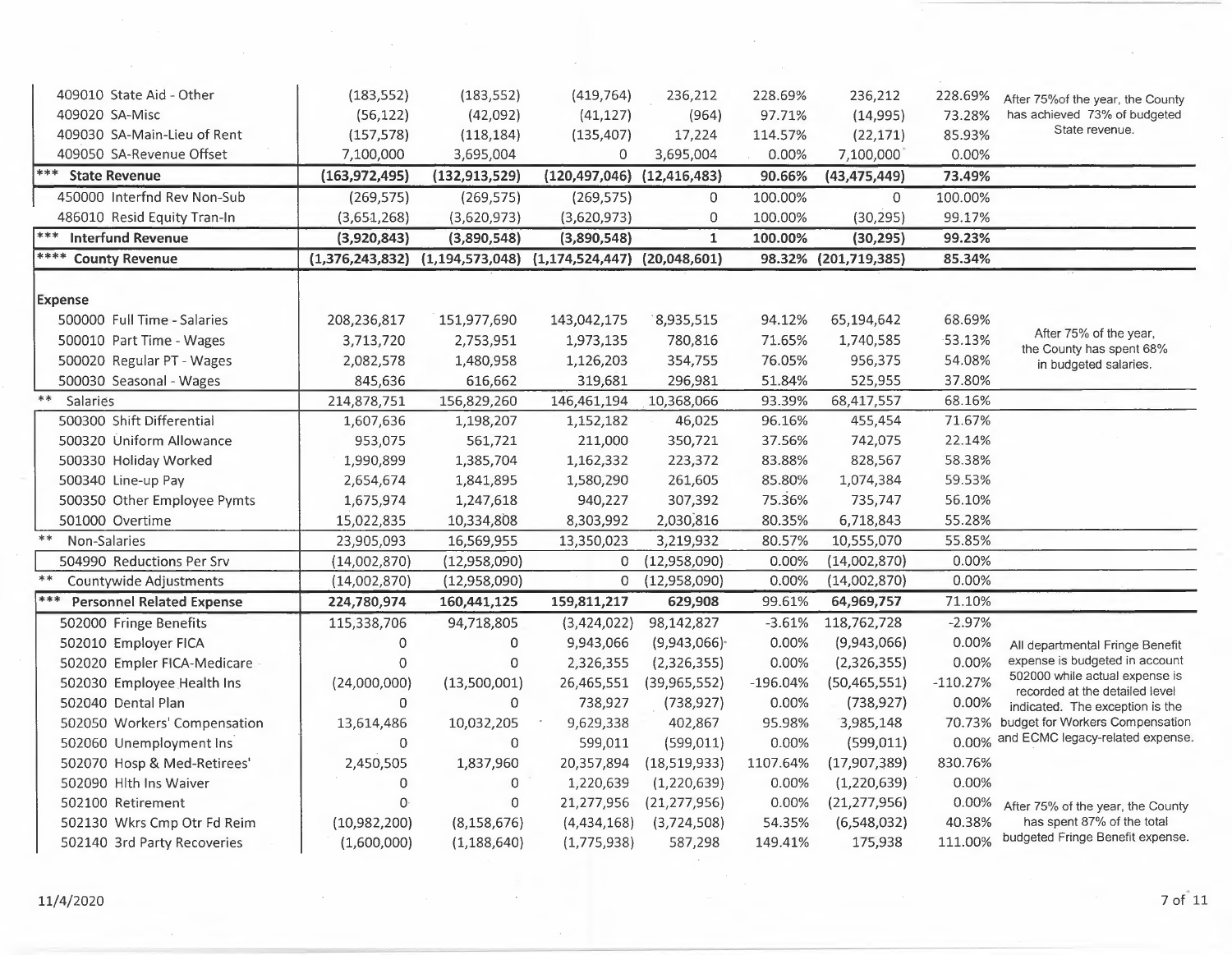| ***<br><b>Fringe Benefit Total</b> | 94,821,497   | 83,741,653 | 82,924,608 | 817,045      | 99.02%   | 11,896,889   | 87.45%   |                                                                           |
|------------------------------------|--------------|------------|------------|--------------|----------|--------------|----------|---------------------------------------------------------------------------|
| 505000 Office Supplies             | 1,093,452    | 850,543    | 462,792    | 387,751      | 54.41%   | 630,660      | 42.32%   |                                                                           |
| 505200 Clothing Supplies           | 455,645      | 363,725    | 183,538    | 180,187      | 50.46%   | 272,108      | 40.28%   |                                                                           |
| 505400 Food & Kitchen Supp         | 1,454,525    | 1,016,010  | 786,173    | 229,837      | 77.38%   | 668,352      | 54.05%   |                                                                           |
| 505600 Auto Tr & Hvy Eq Sup        | 1,793,139    | 1,352,339  | 758,903    | 593,435      | 56.12%   | 1,034,235    | 42.32%   |                                                                           |
| 505800 Medical & Hlth Supp         | 2,613,936    | 1,087,222  | 830,626    | 256,596      | 76.40%   | 1,783,310    | 31.78%   |                                                                           |
| 506200 Maintenance & Repair        | 2,292,400    | 1,559,741  | 1,138,064  | 421,677      | 72.96%   | 1,154,336    | 49.65%   |                                                                           |
| 507000 E-Z Pass Supplies           | 14,700       | 11,025     | 7,350      | 3,675        | 66.67%   | 7,350        | 50.00%   |                                                                           |
| $***$<br>Supplies and Repairs      | 9,717,797    | 6,240,605  | 4,167,446  | 2,073,159    | 66.78%   | 5,550,350    | 42.88%   |                                                                           |
| 555000 General Liability           | 2,740,000    | 1,715,000  | (43, 632)  | 1,758,632    | $-2.54%$ | 2,783,632    | $-1.59%$ |                                                                           |
| 555010 Settlmts/Jdgmnts-Lit        | 0            | 0          | 519,219    | (519, 219)   | 0.00%    | (519, 219)   | 0.00%    | Risk Retention expense is<br>budgeted in account 555000 while             |
| 555020 Travel & Mileage-Lit        | 0            | 0          | 192        | (192)        | 0.00%    | (192)        | 0.00%    | actual expense is recorded at a                                           |
| 555030 Litig & Rel Disburs.        | 0            | 0          | 107,481    | (107, 481)   | 0.00%    | (107, 481)   | 0.00%    | detailed level in the accounts                                            |
| 555040 Expert/Cons Fees-Lit        | $\mathbf{0}$ | 0          | 593,792    | (593, 792)   | 0.00%    | (593, 792)   | 0.00%    | indicated. In total Risk Retention<br>approximates budget for the period. |
| 555050 Insurance Premiums          | 19,400       | 14,550     | 525,908    | (511, 358)   | 3614.49% | (506, 508)   | 2710.87% |                                                                           |
| <b>Risk Retention</b>              | 2,759,400    | 1,729,550  | 1,702,960  | 26,590       | 98.46%   | 1,056,440    | 61.71%   |                                                                           |
| 510000 Local Mileage Reimb         | 839,317      | 619,761    | 547,902    | 71,858       | 88.41%   | 291,415      | 65.28%   |                                                                           |
| 510100 Out Of Area Travel          | 337,983      | 331,064    | 113,641    | 217,422      | 34.33%   | 224,341      | 33.62%   |                                                                           |
| 510200 Training And Educat         | 465,542      | 319,086    | 210,710    | 108,376      | 66.04%   | 254,832      | 45.26%   |                                                                           |
| 511000 Control Board Expense       | 504,000      | 396,750    | 385,412    | 11,338       | 97.14%   | 118,588      | 76.47%   |                                                                           |
| 515000 Utility Charges             | 2,781,011    | 1,980,291  | 2,273,317  | (293, 025)   | 114.80%  | 507,694      | 81.74%   |                                                                           |
| 516040 DSS Trng & Edu Pro          | 1,540,178    | 1,155,134  | 1,155,134  | $\mathbf 0$  | 100.00%  | 385,045      | 75.00%   |                                                                           |
| 530000 Other Expenses              | 3,049,550    | 1,643,396  | 1,098,602  | 544,794      | 66.85%   | 1,950,948    | 36.03%   |                                                                           |
| 530010 Chargebacks                 | 1,498,744    | 924,058    | 875,869    | 48,189       | 94.79%   | 622,875      | 58.44%   |                                                                           |
| 530030 Pivot Wage Subsidies        | 3,005,146    | 1,876,123  | 2,020,716  | (144, 593)   | 107.71%  | 984,430      | 67.24%   |                                                                           |
| 545000 Rental Charges              | 9,158,792    | 6,702,186  | 6,153,720  | 548,466      | 91.82%   | 3,005,072    | 67.19%   |                                                                           |
| $***$<br>Other                     | 25,939,663   | 17,677,398 | 16,537,984 | 1,139,414    | 93.55%   | 9,401,679    | 63.76%   |                                                                           |
| Non Profit Agency Subsidy          | 20,281,390   | 19,342,984 | 19,342,984 | $\mathbf 0$  | 100.00%  | 938,406      | 95.37%   |                                                                           |
| Non Profit Purchase of Servic      | 101,878,282  | 74,632,133 | 75,664,341 | (1,032,208)  | 101.38%  | 26,213,940   | 74.27%   |                                                                           |
| 516020 Pro Ser Cnt and Fees        | 14,620,237   | 8,174,644  | 6,989,168  | 1,185,476    | 85.50%   | 7,631,069    | 47.80%   |                                                                           |
| 516021 Bonadio Group               | 100,000      | 90,000     | 75,000     | 15,000       | 83.33%   | 25,000       | 75.00%   |                                                                           |
| 516030 Maintenance Contracts       | 6,051,852    | 5,097,618  | 4,804,062  | 293,556      | 94.24%   | 1,247,790    | 79.38%   |                                                                           |
| 516042 Foreclosure Action          | 1,925,434    | 1,500,960  | 1,500,960  | 0            | 100.00%  | 424,474      | 77.95%   |                                                                           |
| 516080 Life Safety Contract        | 1,184,814    | 935,345    | 817,746    | 117,599      | 87.43%   | 367,068      | 69.02%   |                                                                           |
| 516100 Parks Master Plan           | 41,809       | 4,844      | 4,800      | 44           | 99.09%   | 37,009       | 11.48%   |                                                                           |
| 520000 Municipal Assoc Fees        | 114,015      | 114,015    | 114,014    | $\mathbf{1}$ | 100.00%  | $\mathbf{1}$ | 100.00%  |                                                                           |
| 520010 Txs&Asses-Co Ownd Pr        | 750          | 563        | 235        | 328          | 41.74%   | 515          | 31.31%   |                                                                           |
| 520020 Co Res Enrl Comm Col        | 7,188,870    | 3,791,653  | 3,735,412  | 56,241       | 98.52%   | 3,453,458    | 51.96%   |                                                                           |

 $\mathcal{A}$ 

 $\sim 10^{-1}$  eV

 $\sim$ 

 $\sim$   $\sim$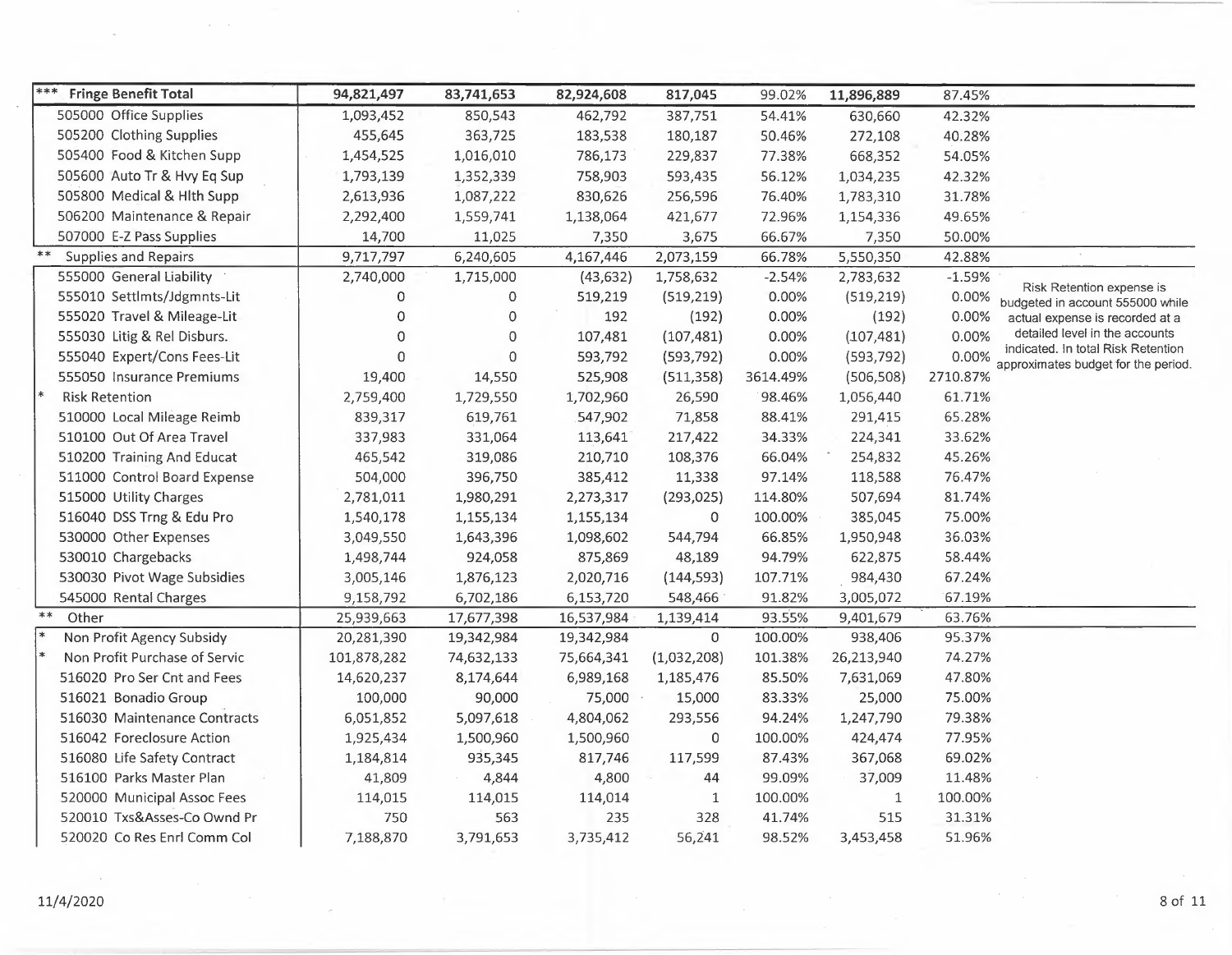| 520040 Curr Pymts Mass Tran   | 3,657,200    | 2,742,900   | 2,560,040   | 182,860        | 93.33%  | 1,097,160      | 70.00%  |  |
|-------------------------------|--------------|-------------|-------------|----------------|---------|----------------|---------|--|
| 520050 Garbage Disposal       | 104,920      | 82,440      | 61,426      | 21,014         | 74.51%  | 43,494         | 58.55%  |  |
| 520070 Buffalo Bills Maint    | 2,629,624    | 1,721,440   | 1,696,015   | 25,425         | 98.52%  | 933,609        | 64.50%  |  |
| 520072 Working Capital Asst   | 1,693,800    | 1,693,800   | 1,646,386   | 47,414         | 97.20%  | 47,414         | 97.20%  |  |
| Professional Srvs Contracts a | 39,313,325   | 25,950,221  | 24,005,264  | 1,944,957      | 92.51%  | 15,308,062     | 61.06%  |  |
| 516050 Dept Payments-ECMCC    | 7,557,711    | 5,858,217   | 5,250,230   | 607,987        | 89.62%  | 2,307,481      | 69.47%  |  |
| 516051 ECMCC Drug & Alcohol   | 405,331      | 305,958     | 298,120     | 7,838          | 97.44%  | 107,211        | 73.55%  |  |
| <b>ECMCC Payments</b>         | 7,963,042    | 6,164,174   | 5,548,350   | 615,825        | 90.01%  | 2,414,692      | 69.68%  |  |
| 516060 Sales Tax Loc Gov 3%   | 279,229,985  | 240,838,425 | 240,838,425 | 0              | 100.00% | 38,391,560     | 86.25%  |  |
| 516070 Flat Dist from 1%      | 12,500,000   | 12,500,000  | 12,500,000  | 0              | 100.00% | $\mathbf 0$    | 100.00% |  |
| 520030 NFTA-Share Sales Tax   | 18,065,729   | 16,919,108  | 16,919,108  | $\mathbf 0$    | 100.00% | 1,146,621      | 93.65%  |  |
| Sales Tax to Local Government | 309,795,714  | 270,257,533 | 270,257,533 | 0              | 100.00% | 39,538,181     | 87.24%  |  |
| $**$<br>Contractual           | 479,231,753  | 396,347,045 | 394,818,472 | 1,528,573      | 99.61%  | 84,413,281     | 82.39%  |  |
| 561410 Lab & Tech Eqt         | 2,946,618    | 2,071,426   | 1,735,199   | 336,227        | 83.77%  | 1,211,419      | 58.89%  |  |
| 561420 Office Furn & Fixt     | 619,895      | 404,171     | 204,237     | 199,934        | 50.53%  | 415,659        | 32.95%  |  |
| 561430 Bldg Grs & Hvy Eq      | 13,000       | 11,333      | 7,684       | 3,649          | 67.80%  | 5,316          | 59.11%  |  |
| 561440 Motor Vehicles         | 117,797      | 93,042      | 53,830      | 39,212         | 57.86%  | 63,967         | 45.70%  |  |
| $**$<br>Equipment             | 3,697,311    | 2,579,973   | 2,000,951   | 579,022        | 77.56%  | 1,696,360      | 54.12%  |  |
| 559000 County Share - Grants  | 6,528,450    | 2,478,254   | 2,246,358   | 231,896        | 90.64%  | 4,282,092      | 34.41%  |  |
| 570020 Interfund - Road       | 15,640,155   | 6,564,078   | 5,846,130   | 717,948        | 89.06%  | 9,794,025      | 37.38%  |  |
| 570025 InterFd Co Share 911   | 4,307,552    | 2,771,396   | 2,694,138   | 77,258         | 97.21%  | 1,613,414      | 62.54%  |  |
| 570030 Interfund-ECC Sub      | 17,724,317   | 17,724,317  | 17,724,317  | 0              | 100.00% | 0              | 100.00% |  |
| 570050 InterFund Trans-Cap    | 2,265,760    | 803,950     | 750,000     | 53,950         | 93.29%  | 1,515,760      | 33.10%  |  |
| 575000 Interfnd Exp Non-Sub   | 127,000      | 127,000     | 127,000     | 0              | 100.00% | 0              | 100.00% |  |
| 575040 I/F Expense-Utility    | 2,987,874    | 2,144,060   | 2,096,948 - | 47,113         | 97.80%  | 890,926        | 70.18%  |  |
| 570035 IF Tran-COVID-19 Res   | 29,000,000   | $\mathbf 0$ | 0           | $\mathbf 0$    | 0.00%   | 29,000,000     | 0.00%   |  |
| Interfund Expense             | 78,581,108   | 32,613,055  | 31,484,890  | 1,128,165      | 96.54%  | 47,096,218     | 40.07%  |  |
| 910200 ID Budget Services     | $\mathbf 0$  | $\mathbf 0$ | $\mathbf 0$ | $\mathbf 0$    | 0.00%   | $\mathbf{0}$   | 0.00%   |  |
| 910600 ID Purchasing Srv      | (209, 725)   | (157, 294)  | (142, 417)  | (14, 876)      | 90.54%  | (67, 308)      | 67.91%  |  |
| 910700 ID Fleet Services      | (2,057,326)  | (1,009,392) | (951, 262)  | (58, 129)      | 94.24%  | (1, 106, 064)  | 46.24%  |  |
| 911200 ID Comptroller's Srv   | $\mathbf 0$  | 0           | 0           | 0              | 0.00%   | $\overline{0}$ | 0.00%   |  |
| 911400 ID District Atty Srv   | 0            | $\mathsf 0$ | $\mathbf 0$ | 0              | 0.00%   | $\overline{0}$ | 0.00%   |  |
| 911490 ID DA Grant Srv        | 25,000       | 18,750      | 6,581       | 12,169         | 35.10%  | 18,419         | 26.32%  |  |
| 911500 ID Sheriff Div. Srvs   | $\mathbf{0}$ | 0           | $\mathbf 0$ | $\overline{0}$ | 0.00%   | $\mathbf{0}$   | 0.00%   |  |
| 911600 ID Jail Mgt. Service   | $\mathbf 0$  | 0           | $\mathbf 0$ | 0              | 0.00%   | 0              | 0.00%   |  |
| 912000 ID DSS Service         | $\Omega$     | 0           | $\circ$     | 0              | 0.00%   | $\mathbf{O}$   | 0.00%   |  |
| 912215 ID DPW Mail Srvs       | (9,084)      | (6, 813)    | (5,091)     | (1, 722)       | 74.73%  | (3,993)        | 56.04%  |  |
| 912220 ID Build&Grounds Srv   | $\Omega$     | 0           | 0           | 0              | 0.00%   | 0              | 0.00%   |  |
|                               |              |             |             |                |         |                |         |  |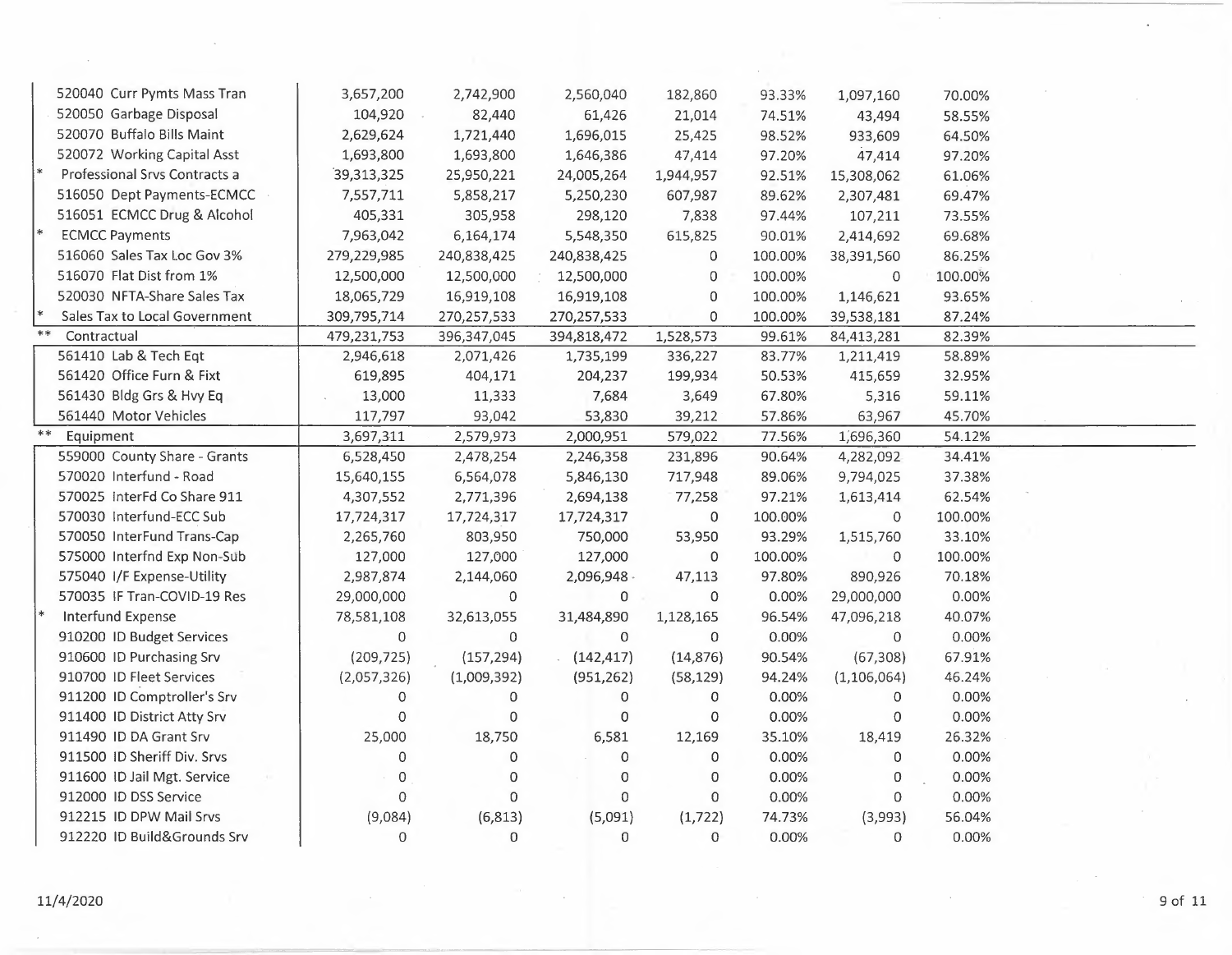|            | 912300 ID Highways Services       | 29,837         | 22,378         | 9,180          | 13,198              | 41.02%  | 20,657         | 30.77%  |  |
|------------|-----------------------------------|----------------|----------------|----------------|---------------------|---------|----------------|---------|--|
|            | 912400 ID Mental Health Srv       | (300,000)      | (300,000)      | 0              | (300,000)           | 0.00%   | (300,000)      | 0.00%   |  |
|            | 912420 ID Forensic MH Srv         | $\mathbf 0$    | $\Omega$       | $\Omega$       | 0                   | 0.00%   | $\overline{0}$ | 0.00%   |  |
|            | 912520 JD Youth Deten Srvs        | $\Omega$       | $\Omega$       | 0              | 0                   | 0.00%   | 0              | 0.00%   |  |
|            | 912530 ID Youth Bureau Srvs       | $\overline{0}$ | $\mathbf 0$    | $\mathbf 0$    | 0                   | 0.00%   | $\Omega$       | 0.00%   |  |
|            | 912600 ID Probation Services      | $\Omega$       | $\Omega$       | 0              | 0                   | 0.00%   | $\Omega$       | 0.00%   |  |
|            | 912700 ID Health Services         | (18,094)       | (13, 571)      | (68, 604)      | 55,034              | 505.54% | 50,510         | 379.15% |  |
|            | 912730 ID Health Lab Srv          | (17, 355)      | (13,016)       | (307)          | (12, 710)           | 2.35%   | (17,048)       | 1.77%   |  |
|            | 912740 ID Med Ex Services         | 0              | $\mathbf 0$    | $\overline{0}$ | $\mathbf{0}$        | 0.00%   | 0              | 0.00%   |  |
|            | 913000 ID Veterans Services       | $\mathbf 0$    | $\mathbf 0$    | 0              | 0                   | 0.00%   | $\mathbf 0$    | 0.00%   |  |
|            | 914000 ID CW Accts Budget         | (19, 753)      | (7,800)        | (7,800)        | $\mathsf{O}\xspace$ | 100.00% | (11,953)       | 39.49%  |  |
|            | 916000 ID County Attny Srv        | (74, 347)      | (55,760)       | (55,760)       | $\mathbf 0$         | 100.00% | (18, 587)      | 75.00%  |  |
|            | 916200 ID Env & Plan Srv          | (79, 372)      | (59, 529)      | (34, 674)      | (24, 855)           | 58.25%  | (44, 698)      | 43.68%  |  |
|            | 916300 ID Senior Services         | $\mathbf 0$    | $\mathbf{0}$   | $\circ$        | $\Omega$            | 0.00%   | $\mathbf{0}$   | 0.00%   |  |
|            | 916390 ID Senior Srvs Grant       | 24,006         | 18,005         | 16,274         | 1,731               | 90.39%  | 7,732          | 67.79%  |  |
|            | 916400 ID Parks Services          | (58, 474)      | (43, 856)      | (47, 552)      | 3,696               | 108.43% | (10, 922)      | 81.32%  |  |
|            | 916500 ID CPS Services            | 0              | $\overline{O}$ | 0              | $\Omega$            | 0.00%   | $\mathbf{0}$   | 0.00%   |  |
|            | 916700 ID Emergency Services      | 0              | $\Omega$       | 0              | $\mathbf 0$         | 0.00%   | $\mathbf 0$    | 0.00%   |  |
|            | 916790 ID Emerg Srvs Grant        | 99,640         | 74,730         | 18,944         | 55,786              | 25.35%  | 80,696         | 19.01%  |  |
|            | 942000 ID Library Services        | 195,533        | 146,650        | 53,182         | 93,468              | 36.26%  | 142,351        | 27.20%  |  |
|            | 980000 ID DISS Services           | (1,970,859)    | (1,963,282)    | (1, 296, 839)  | (666, 443)          | 66.05%  | (674, 020)     | 65.80%  |  |
|            | <b>Interdepartmental Billings</b> | (4,440,373)    | (3,349,800)    | (2,506,145)    | (843, 655)          | 74.81%  | (1,934,228)    | 56.44%  |  |
| $\ast\ast$ | Allocations                       | 74,140,735     | 29,263,255     | 28,978,745     | 284,510             | 99.03%  | 45,161,990     | 39.09%  |  |
|            | 525000 MMIS-Medicaid Loc Sh       | 175,720,838    | 145,803,680    | 143,389,292    | 2,414,388           | 98.34%  | 32,331,546     | 81.60%  |  |
|            | 525020 UPL Expense                | 9,666,299      | 3,660,122      | 3,660,122      | 0                   | 100.00% | 6,006,177      | 37.86%  |  |
|            | 525030 MA - Gross Loc Pymts       | 72,801         | 54,601         | 22,250         | 32,351              | 40.75%  | 50,551         | 30.56%  |  |
|            | 525040 Family Assistance-FA       | 36,674,420     | 25,505,815     | 22,803,054     | 2,702,761           | 89.40%  | 13,871,366     | 62.18%  |  |
|            | 525050 CWS - Foster Care          | 64,709,227     | 48,531,920     | 46,644,598     | 1,887,322           | 96.11%  | 18,064,629     | 72.08%  |  |
|            | 525060 Safety Net Assist          | 36,155,276     | 28,335,514     | 25,438,181     | 2,897,334           | 89.77%  | 10,717,095     | 70.36%  |  |
|            | 525070 Emer Assist To Adlts       | 1,224,723      | 918,542        | 998,573        | (80,031)            | 108.71% | 226,150        | 81.53%  |  |
|            | 525080 Ed Handicapped Child       | 667,014        | 500,261        | 222,969        | 277,292             | 44.57%  | 444,045        | 33.43%  |  |
|            | 525091 Child Care - Title XX      | 1,958,431      | 1,468,823      | 1,059,295      | 409,528             | 72.12%  | 899,136        | 54.09%  |  |
|            | 525092 Child Care - CCBG          | 26,645,367     | 19,784,025     | 20,067,434     | (283, 409)          | 101.43% | 6,577,933      | 75.31%  |  |
|            | 525100 Housekeeping - DSS         | 36,486         | 27,365         | 0              | 27,365              | 0.00%   | 36,486         | 0.00%   |  |
|            | 525110 Meals On Wheels WNY        | 70,000         | 52,500         | 52,500         | 0                   | 100.00% | 17,500         | 75.00%  |  |
|            | 525120 Adult Special Needs        | 2,310          | 1,733          | 0              | 1,733               | 0.00%   | 2,310          | 0.00%   |  |
|            | 525130 OCFS Yth Fac Charges       | 0              | $\Omega$       | 0              | $\mathbf{0}$        | 0.00%   | $\mathbf{O}$   | 0.00%   |  |
|            | 525140 HEAP Program Costs         | 570,000        | 520,000        | 493,488        | 26,512              | 94.90%  | 76,512         | 86.58%  |  |
|            |                                   |                |                |                |                     |         |                |         |  |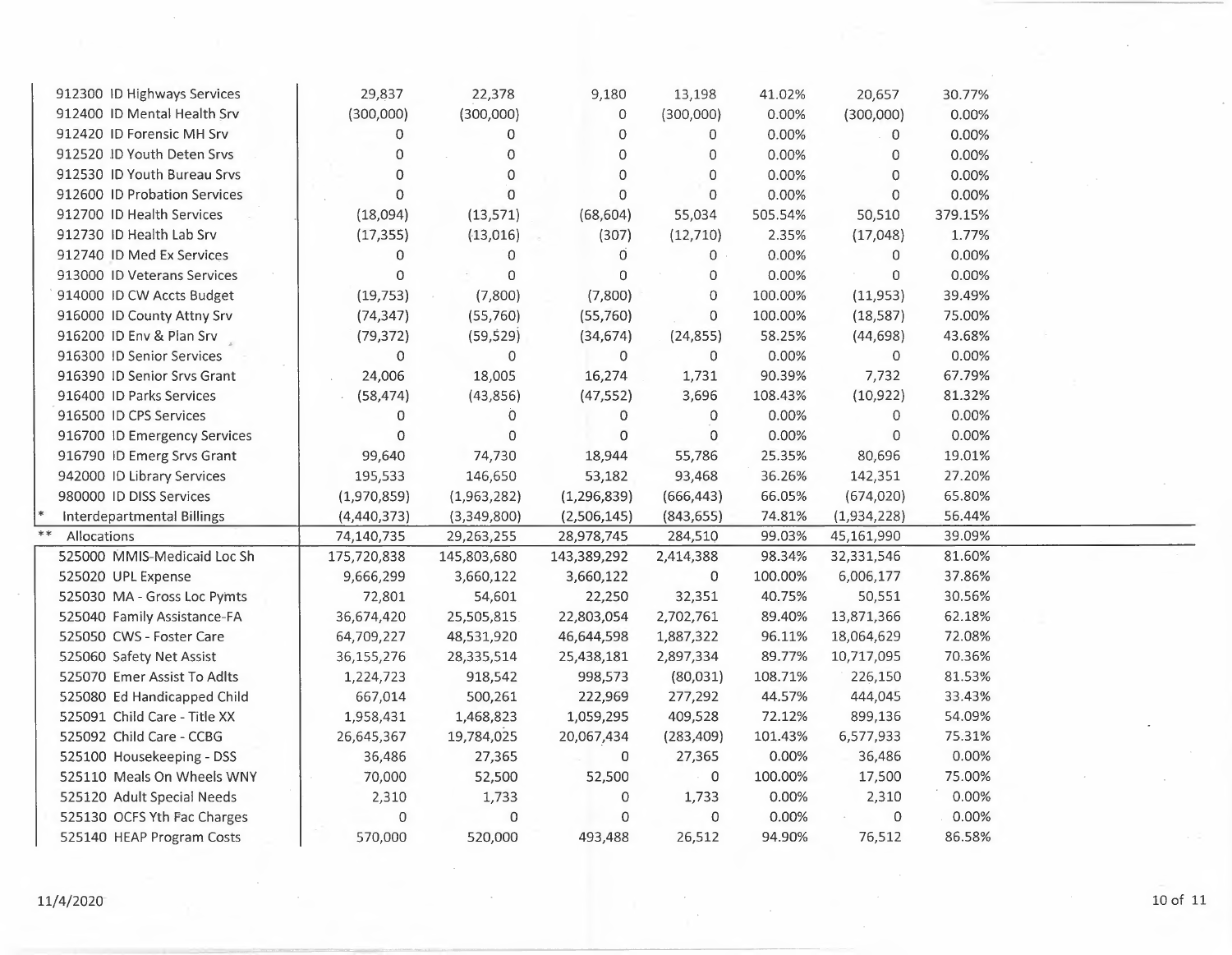| <b>***** Net</b>                          | 69,370,067    | (77, 769, 290) | (78, 588, 123) | 818,833        |          | $-147.958.189$ |          |  |
|-------------------------------------------|---------------|----------------|----------------|----------------|----------|----------------|----------|--|
| **** County Expense                       | 1,445,613,898 | 1,116,803,758  | 1,095,936,324  | 20,867,434     | 98.13%   | 349,677,574    | 75.81%   |  |
| ***<br><b>All Other Operating Expense</b> | 1,126,011,427 | 872,620,980    | 853,200,499    | 19,420,480     | 97.77%   | 272,810,928    | 75.77%   |  |
| $* *$<br><b>Debt Services</b>             | 60,631,822    | 58,667,100     | 58,638,074     | 29,026         | 99.95%   | 1,993,748      | 96.71%   |  |
| 570040 I/F Subsidy Debt Srv               | 60,631,822    | 58,667,100     | 58,638,074     | 29,026         | 99.95%   | 1,993,748      | 96.71%   |  |
| **<br>Program Specific                    | 472.652.347   | 361,845,603    | 348,058,828    | 13,786,775     | 96.19%   | 124,593,519    | 73.64%   |  |
| 530020 Independent Living                 | 10,000        | 7,500          | (102)          | 7,602          | $-1.36%$ | 10,102         | $-1.02%$ |  |
| 528010 Srvs Early Inv Prog                | 8,025,520     | $-5,594,046$   | 4,381,113      | 1,212,933      | 78.32%   | 3,644,407      | 54.59%   |  |
| 528000 Sycs Spec Need Child               | 52,943,861    | 40,395,270     | 38,142,174     | 2,253,096      | 94.42%   | 14,801,687     | 72.04%   |  |
| 525160 Indigent Care DSH                  | 5,423,774     | 4,067,831      | 4,067,831      | 0              | 100.00%  | 1,355,944      | 75.00%   |  |
| 525150 DSH Expense                        | 52,076,000    | 36,616,056     | 36,616,056     | $\overline{0}$ | 100.00%  | 15,459,944     | 70.31%   |  |